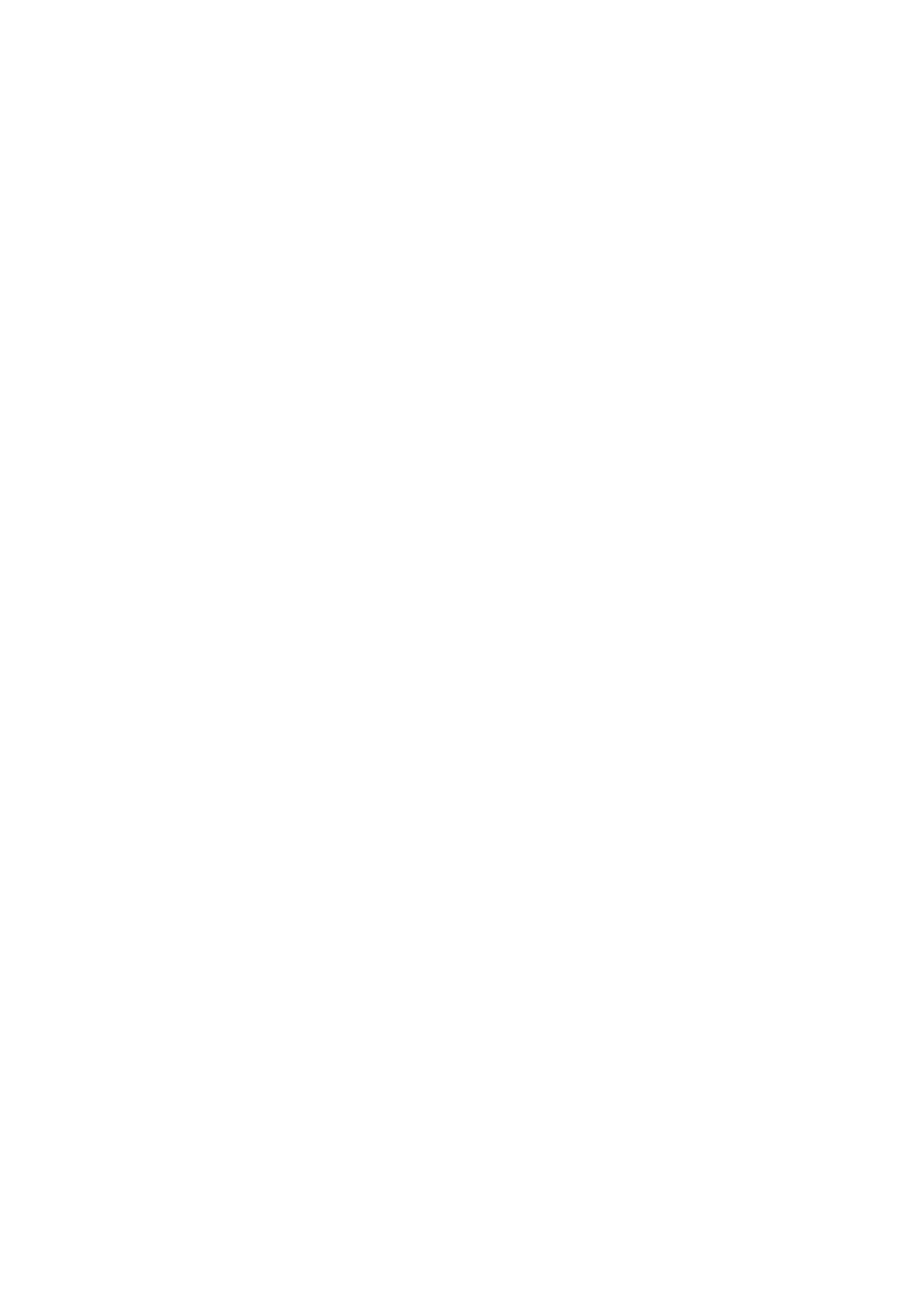# **Content**

#### **Introduction**

#### **1 Number of books published**

1.1 Published titles

1.2 Published titles per 1000 inhabitants

#### **2 The book market**

- 2.1 Total market sales in consumer prices excluding VAT
- 2.2 Total market sales per inhabitant excluding VAT
- 2.3 Member publishers average price per copy excluding VAT

#### **3 Sales by channel**

- 3.1 Bookstores
- 3.2 Book clubs
- 3.3 Wholesalers, department stores and other retailers
- 3.4 Direct sales to consumer

#### **4 Sales by literary category**

- 4.1 Schoolbooks (compulsory and upper secondary school)
- 4.2 Textbooks for university and college
- 4.3 Non-fiction
- 4.4 Fiction
- 4.5 Children's and young adult books
- 4.6 Audio books

#### **5 Publishers**

- 5.1 Number of member publishers in the association
- 5.2 Total turnover excluding VAT of the members of the publishers association
- 5.3 Member publishers share of total market

#### **6 Bookstores**

6.1 Number of bookstores

#### **7 The digital markets**

**8 Value added tax** 

**Appendix: Figures per year**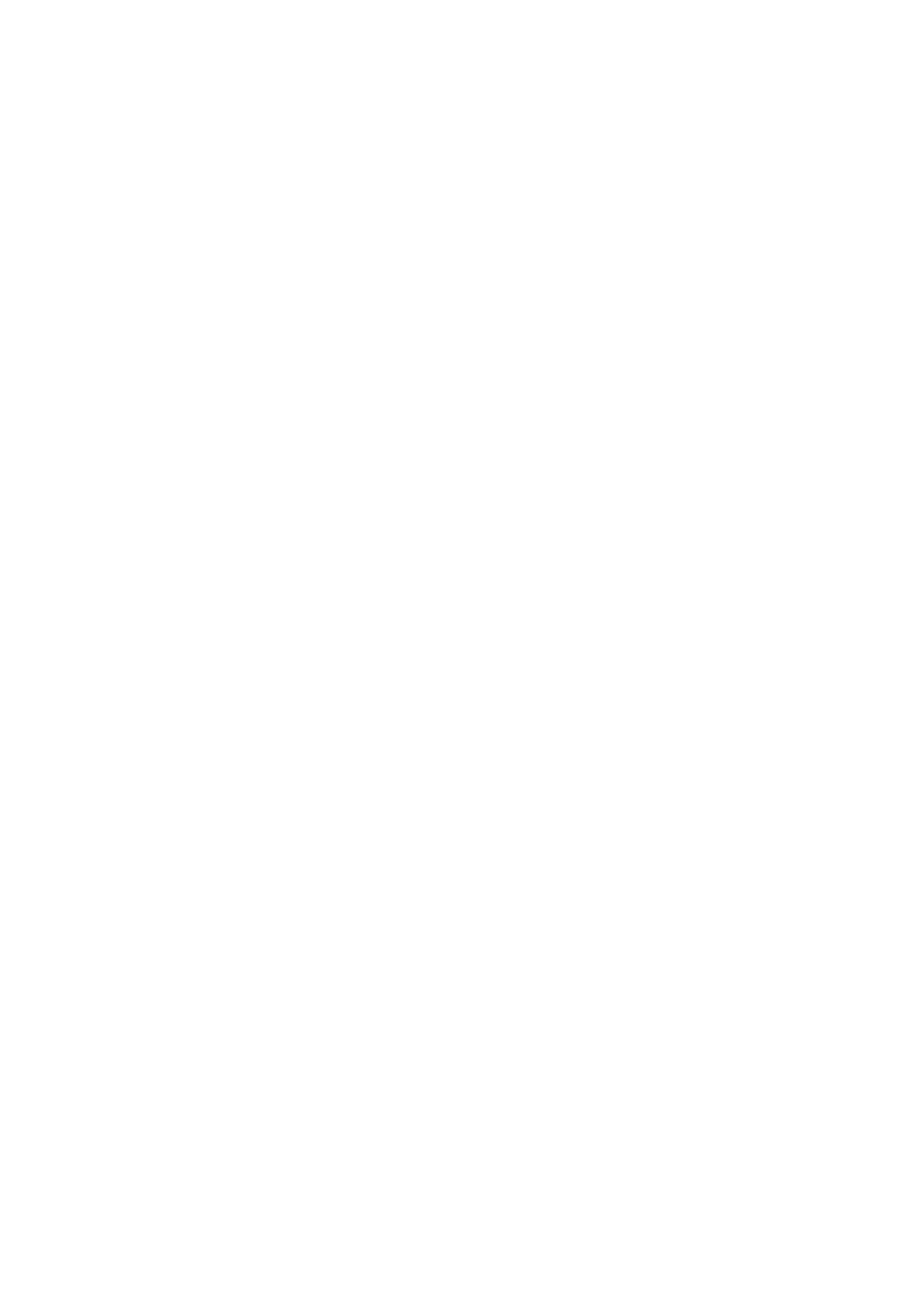# *Nordic Book Statistics Report 2010*

## **Introduction**

This report is produced jointly by the publishers associations in Denmark, Finland, Iceland, Norway and Sweden in an effort to give its members better information and better tools for analysing their markets.

The book market is difficult to measure and analyse. The large number of new books published each year, the large number of publishers and the variety of distribution channels is a challenge for those who want to collect reliable statistical information. It is not surprising that the book market is a kind of no-man's-land in government statistics in many countries. This is a good reason for the trade organisations to produce statistical reports in spite of the difficulties.

In addition to this, international comparisons are often difficult to make, due to legal and structural differences between countries. In spite of the geographic and historic closeness between the Nordic countries, there are considerable differences in the structure that must be dealt with in an analysis like this.

We hope that this report will be of interest to our members, to others working in the book industry and to all others who are interested in the development of book publishing in the Nordic countries.

The Publishers' Associations of Denmark, Finland, Iceland, Norway and Sweden.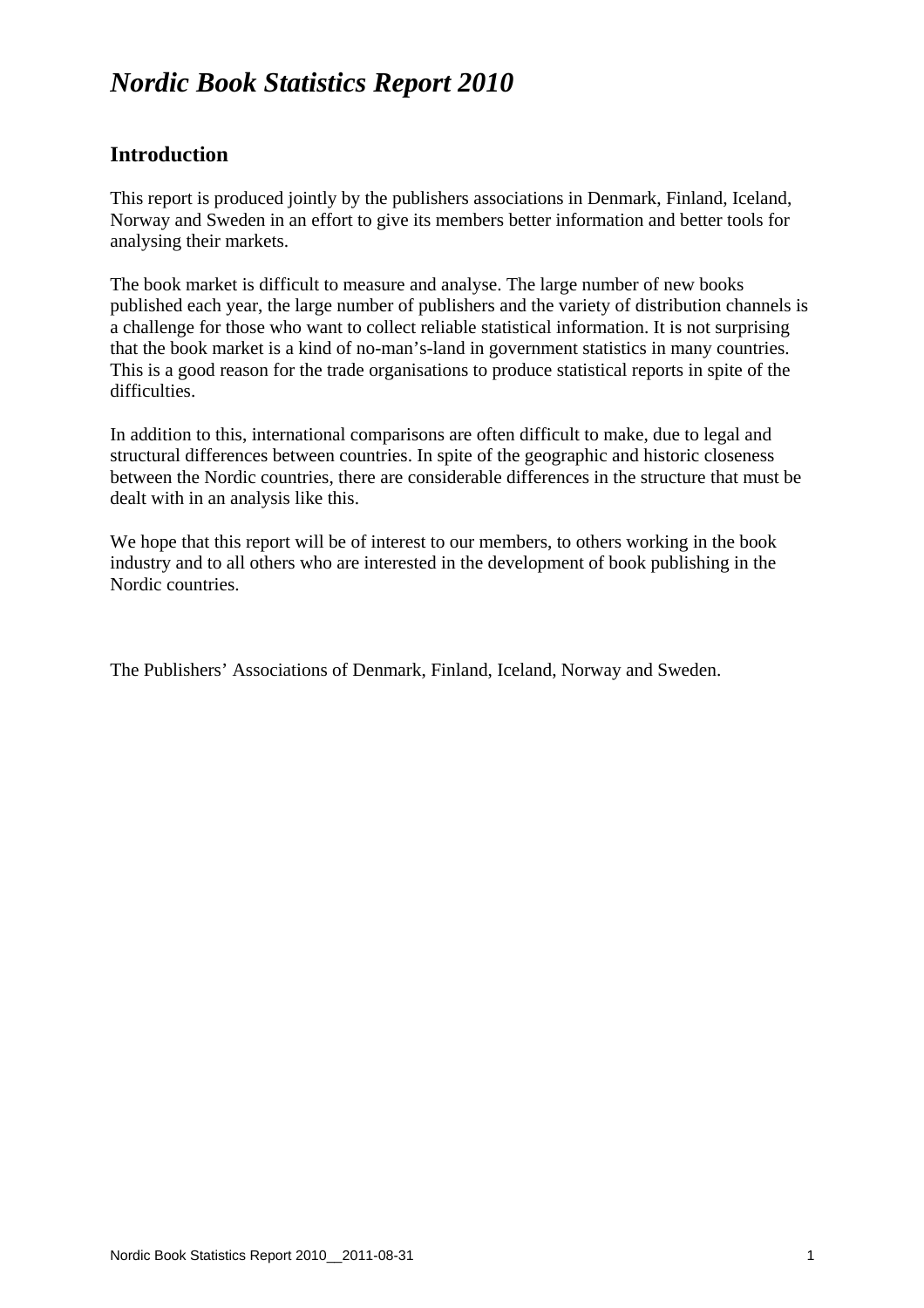## **1. Number of books published**

The charts in this section show the number of books registered by the national libraries in each country. Only books with 48 pages or more are included.

There may be a time gap between the date of publishing and the date of registration. Thus, the increase shown for Sweden in 2008 can be explained by that fact that the national library then caught up with a backlog in registrations.



**Chart 1.1 Number of published titles (minimum 48 pages)**

**Chart 1.2 Number of published titles per 1000 inhabitants**

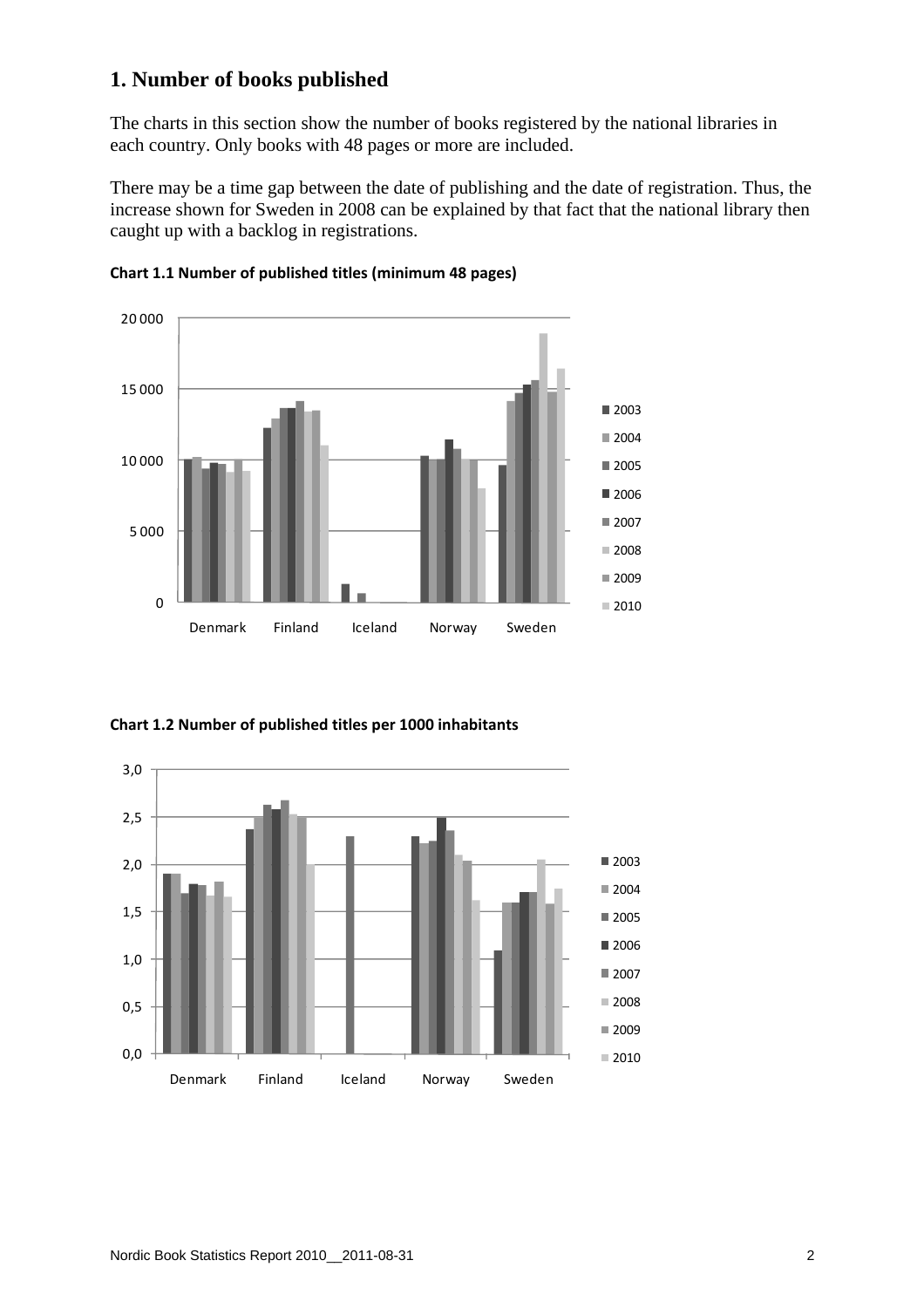## **2. The book market**

The charts below show an estimate of the total book market, made by the publishers association in each country.

They are based on estimates of the relationship between the publishers' price and the consumer price in different sales channels and of the market outside the publishers associations.

Imported books are included.

Statistics for Finland cover printed books only. They are based on figures from official VAT statistics.

The sales figures for Denmark, Iceland, Norway and Sweden are converted into Euros. This means that changes in the exchange rates affect the charts below. The big decline in Sweden in 2008 is partly caused by the weakening of the Swedish Crown and there is in fact a decline in 2009, but as the Swedish Crown recovered some of the value it lost in 2008 it looks like an increase in the chart. For 2010 the figures for Sweden are heavily influenced by the strong Swedish Crown. The difference in the currency value between 2009 and 2010 is about 15 percent. So what looks like a rather big increase in sales is in fact in most cases a slight decrease.

Even if the figures for Iceland are incomplete, it seems obvious that people in Norway and on Iceland spend more money on books than people in the other Nordic countries (Chart 2.2). As shown in chart 2.3, difference in price levels is an important factor behind these national differences.



#### **Chart 2.1 Total sales of books in consumer prices excluding VAT**

The estimate for the total sales of books in Sweden is the same for 2010 as for 2009. The increase indicated in the chart is entirely due to a stronger Swedish Crown.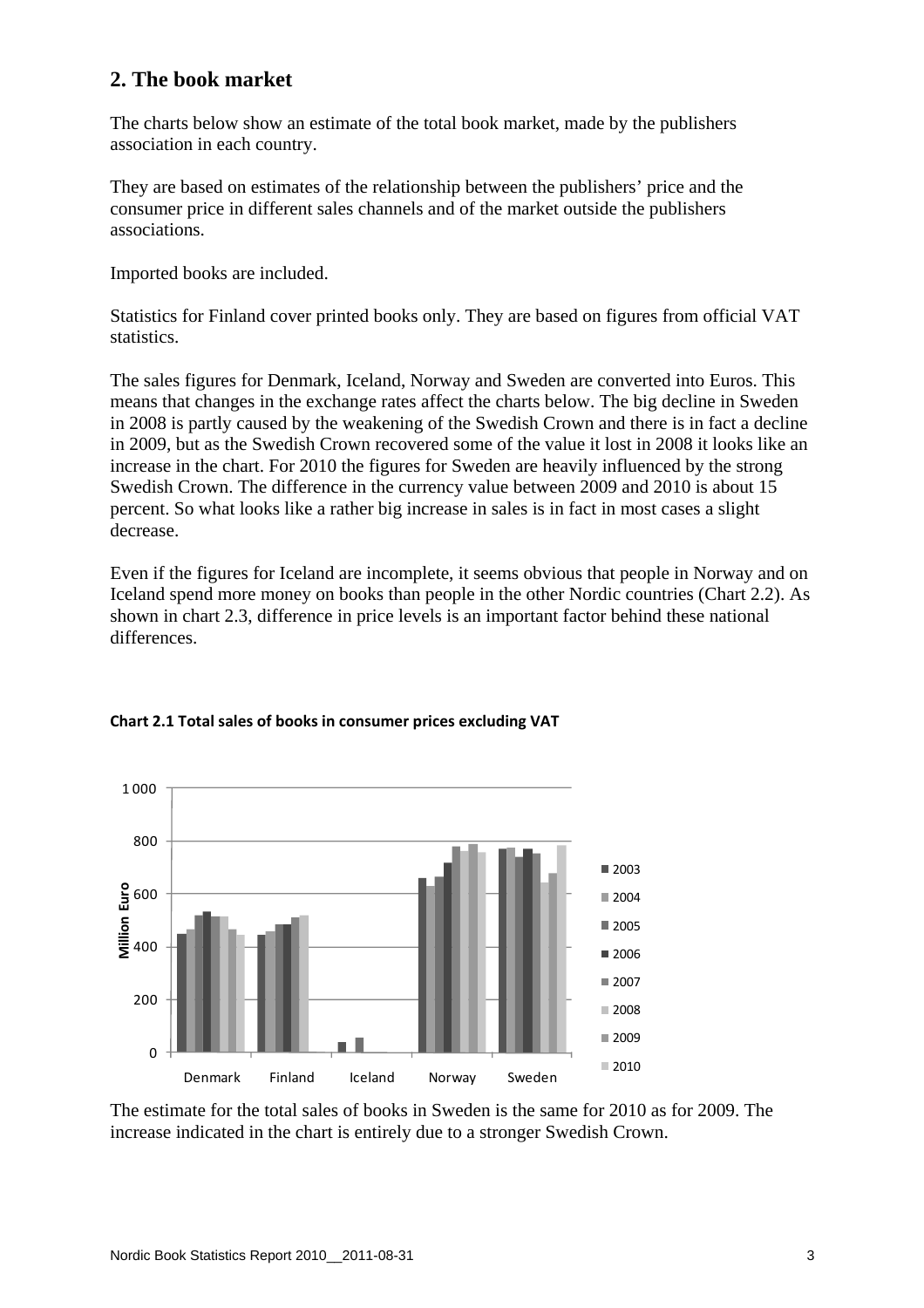



Chart 2.2 shows sales in consumer prices excluding VAT.



**Chart 2.3 Average publishers' price per book excl VAT** 

This chart shows the average net receipt per sold copy (excluding VAT) that the publishers have received. All printed books are included, both original hardcovers and paperbacks.

According to information from Norway their figure for 2007 is probably too high. That may even be the case with the figures for the years before 2007.

The average publishers' price per book increased in Sweden during 2010, but less than half of what is indicated in the chart.

Please note that the chart does not show consumer prices!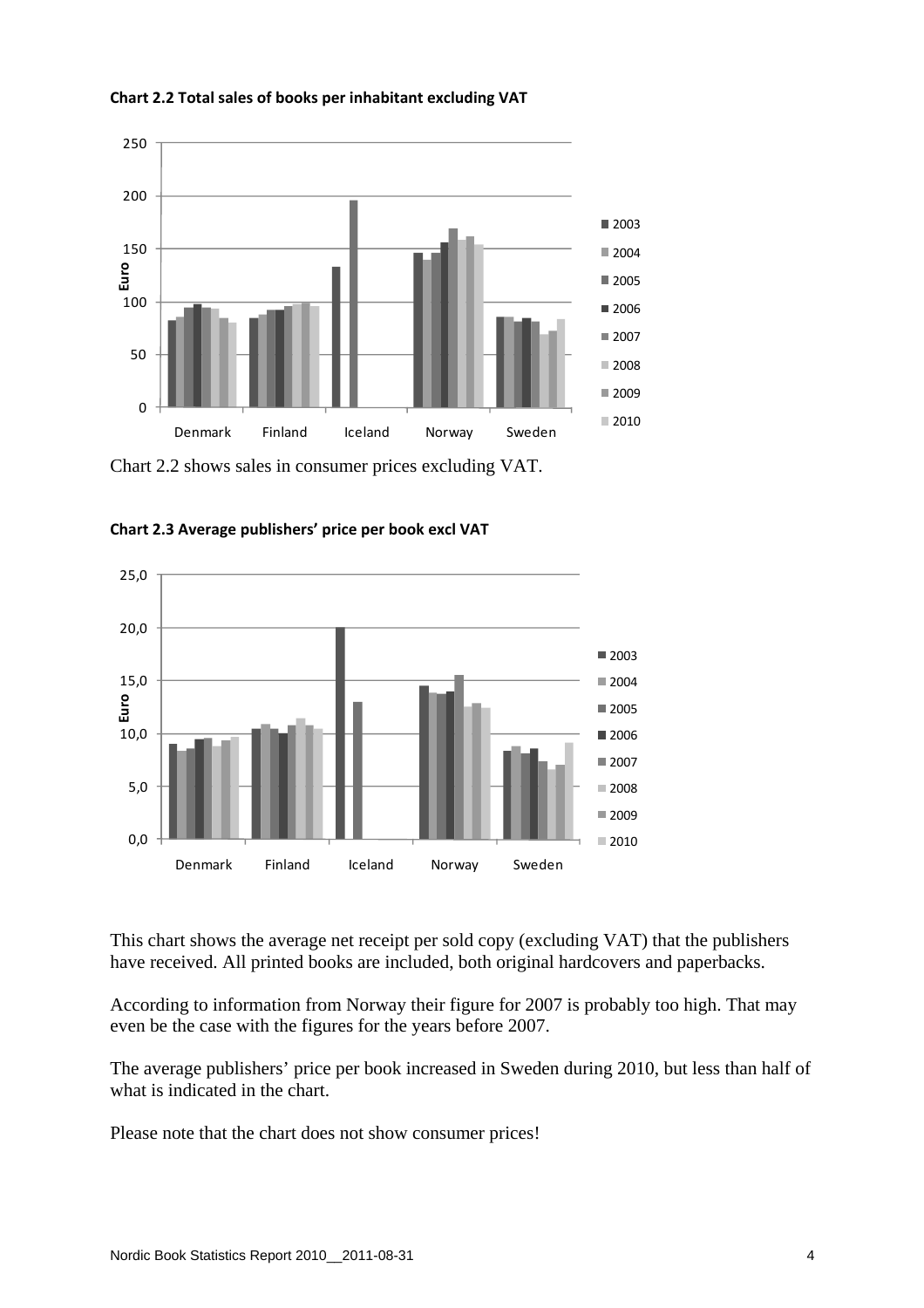### **3. Sales by channel**

These charts show the proportion of publishers' sales to different sales channels. They do not show the market share of the different sales channels in terms of sales to consumers.



**Chart 3.1 Sales to bookstores as percent of total publishers' sales**

The sharp increase in the share for bookstores in Sweden in 2007 and 2008 is a reflection of the growth of internet bookshops. Sweden has no separate figure for sales to bookstores in 2009 because the sales to bookstores, department stores and supermarkets have been reported as one.



**Chart 3.2 Sales to book clubs as percent of total publishers' sales**

The figures for Finland before 2006 are en estimate. The book club's share as shown in this chart is somewhat underestimated, due to the fact the publishers sales through their owned book clubs is not included.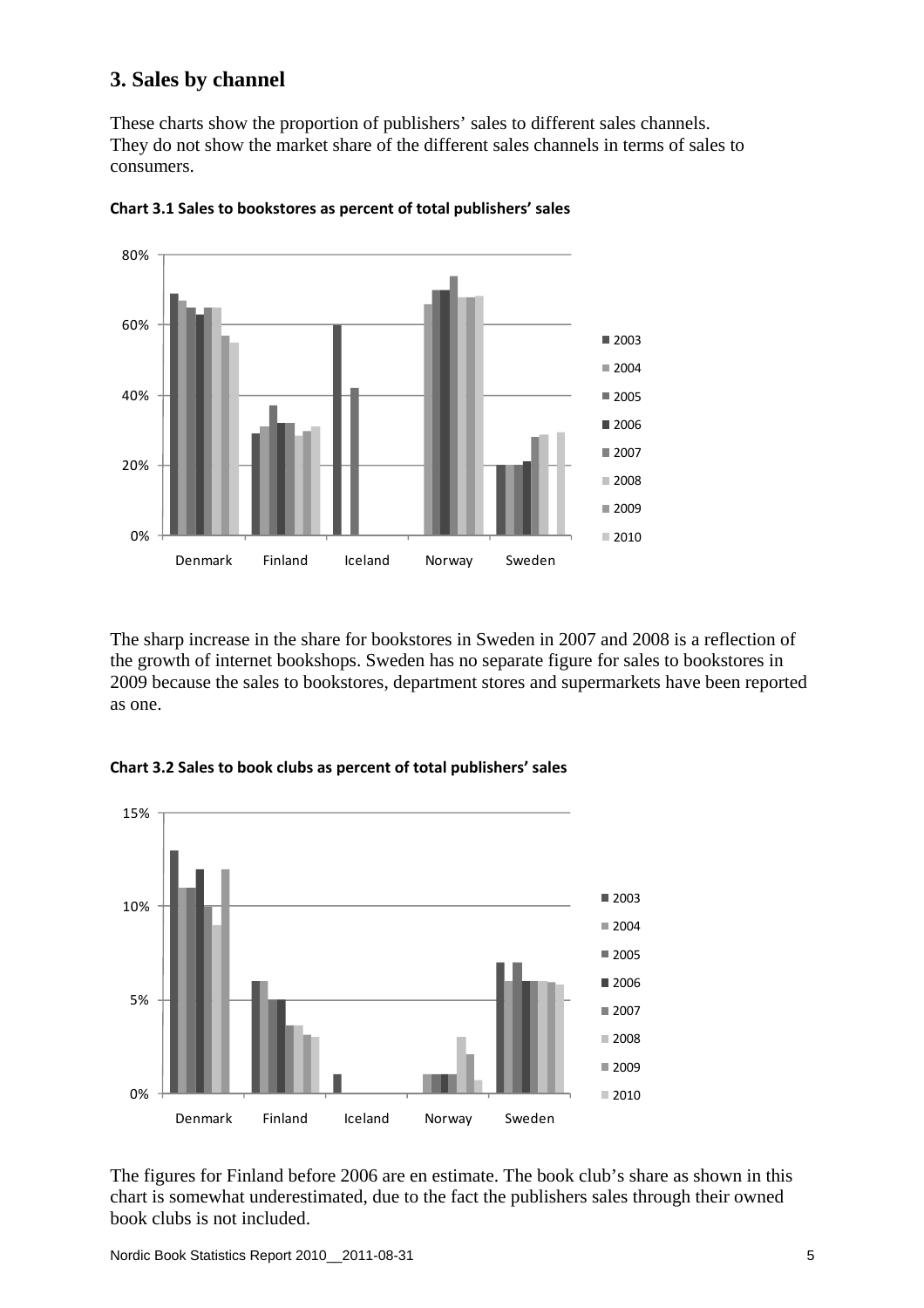



The figure for Sweden for 2009 includes sales to bookstores.



**Chart 3.4 Direct sales from publishers to consumers as percent of total publishers' sales**

Direct sales to consumer are not reported separately in Norway.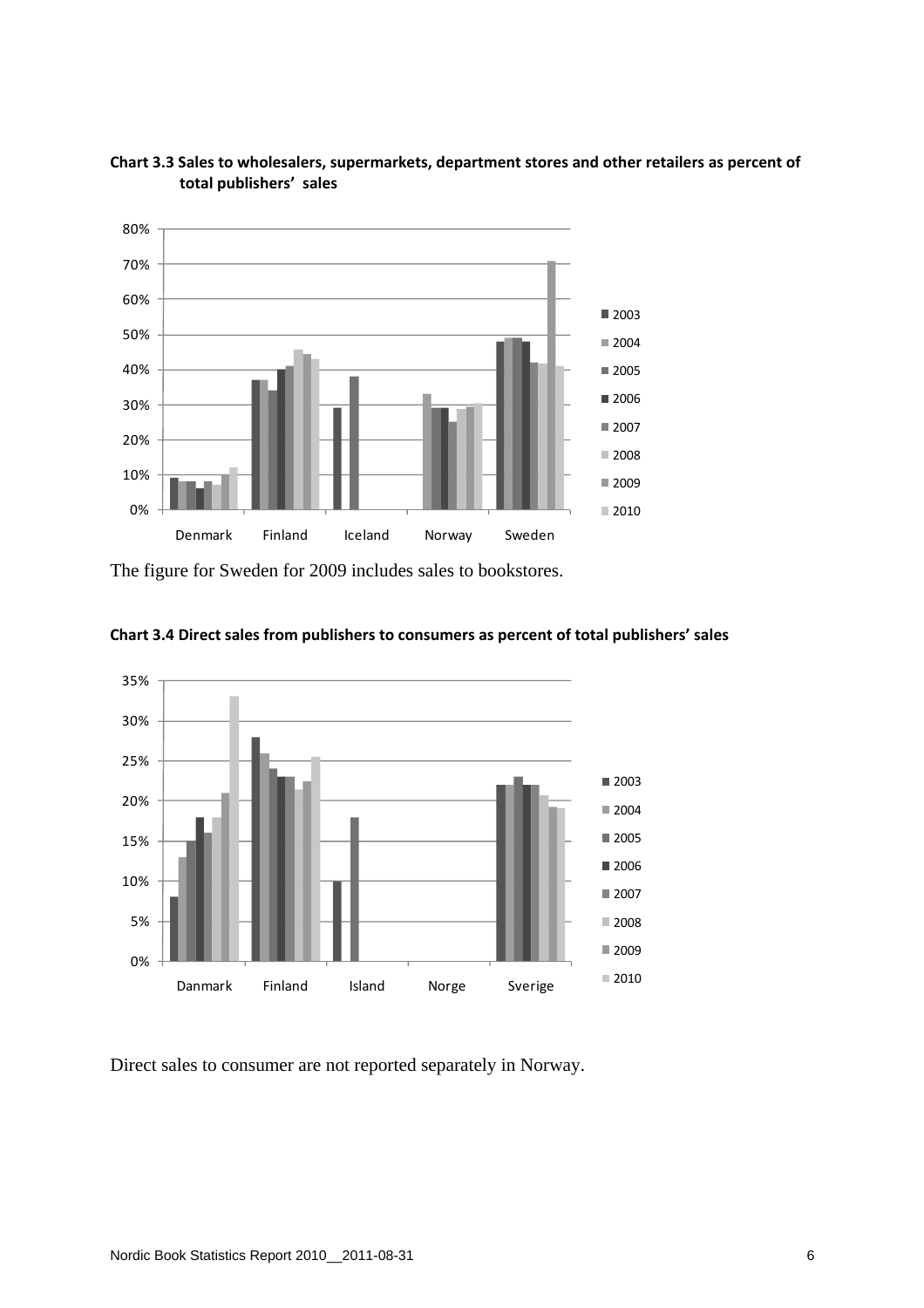## **4. Sales by literary category**

These charts show publishers' sales divided into literary categories as per cent of total sales.



**Chart 4.1 Textbooks for compulsory school and upper secondary school**

The dramatic increase of sales in Norway in 2007 and 2008 is related to the national educational reforms. The sales in Sweden actually decreased slightly in 2010.



**Chart 4.2 Books for postgraduate studies, universities and colleges**

Statistics on sales for postgraduate studies in Sweden are not available for 2007 and onwards.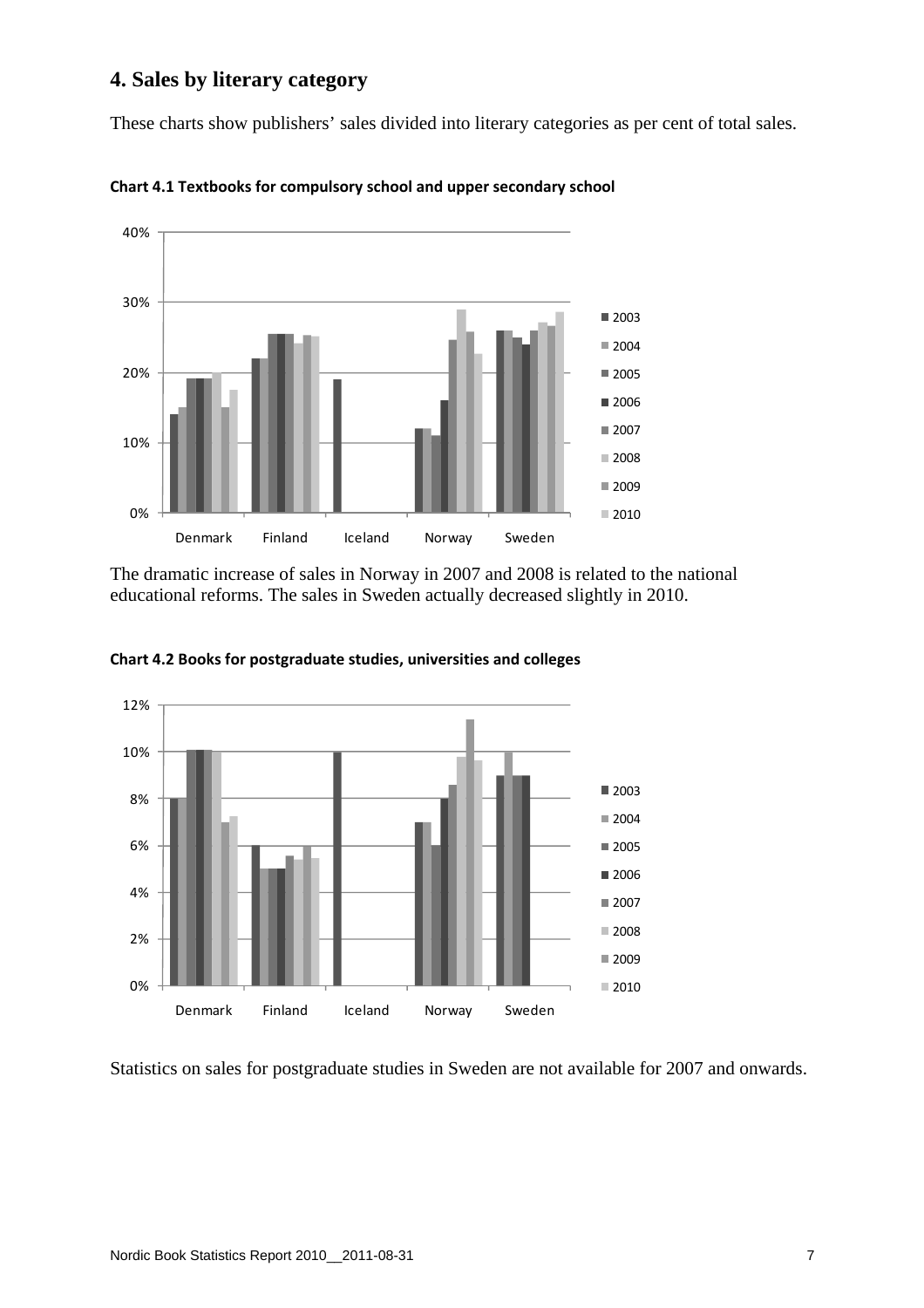#### **Chart 4.3 General nonfiction**







The dramatic change between 2009 and 2010 for Sweden is probably due to a new reporting method (se explanation below chart 4.6).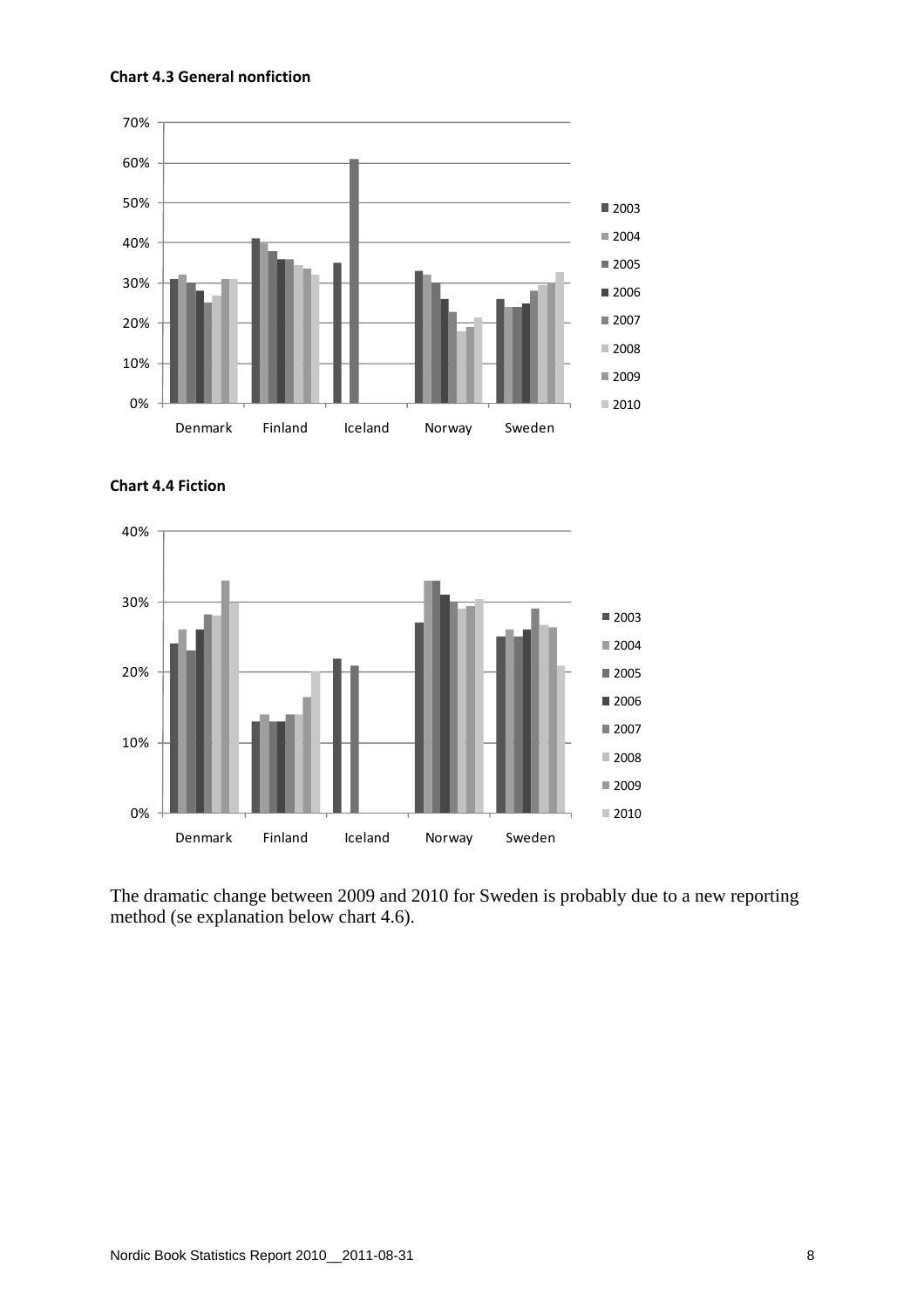

Chart 4.5 Children's and young adult books

**Chart 4.6 Audio books**



Please note that the figures for sales by cathegory for Sweden for the years 2009 and 2010 are not comparable. Two major changes have been made to the statistics for 2010:

1. As of 2010, sales to book clubs are included in reported sales, but not sales by book clubs. The figures up to and including 2009, however, include sales by book clubs but not sales to book clubs. Consequently, the statistics from and including 2010 will be dedicated publishing statistics, i.e. only report sales by publishers.

2. Sales figures from the joint sale in February were not previously included in the table. As of 2010, this figure has been included in the table. Most of the apparently dramatic changes in the results from 2009 and 2010 are, therefore, probably not reflections of actual changes, but rather an effect of the new reporting method.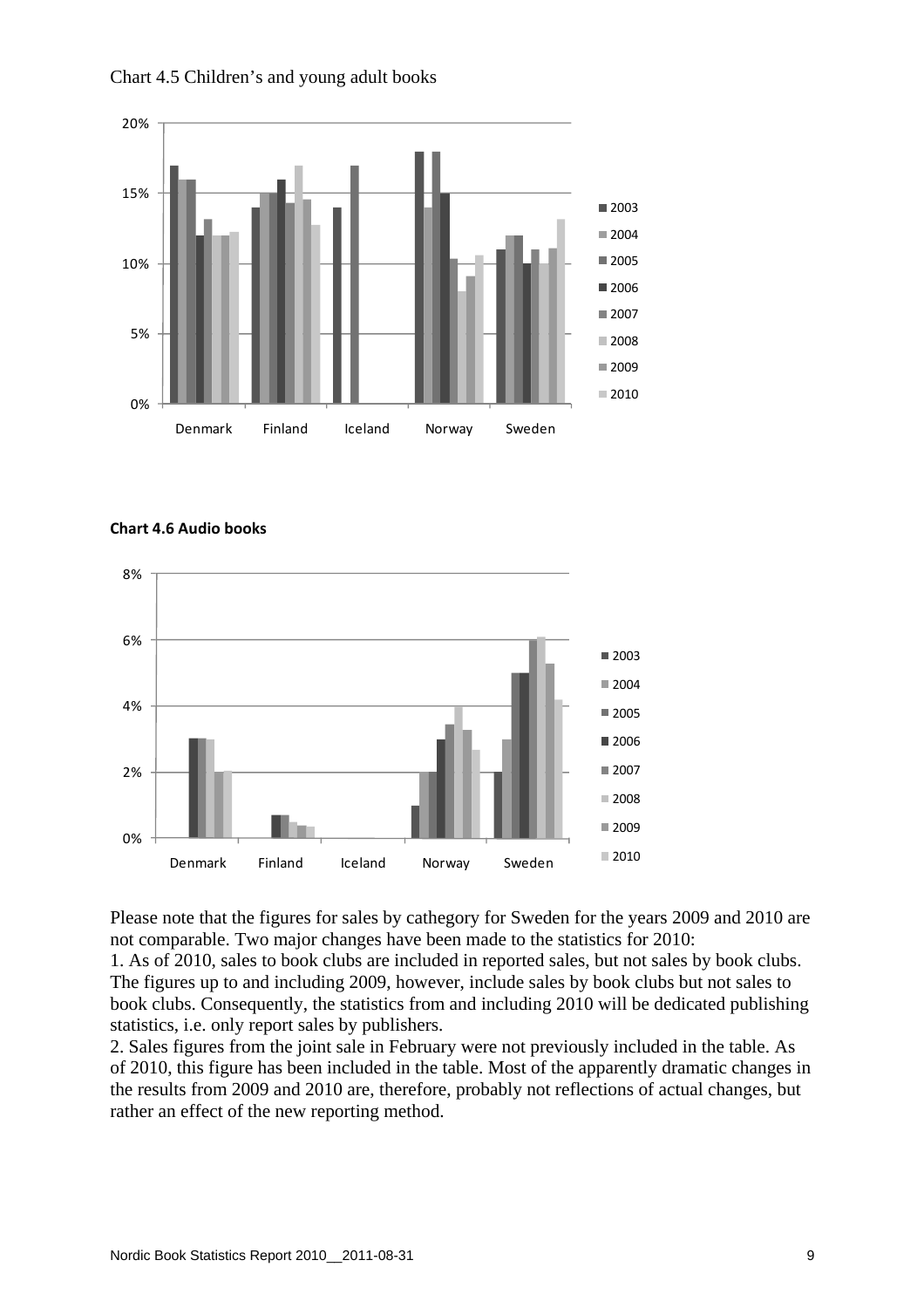## **5. Publishers**

All attempts to count the number of publishers in a country will show different results, due to definitions and methods used. There is a core of professional publishers with continuous activity and annual programs. In addition to that, there is a large number of semi-professional and hobby publishers, all contributing to the total output of books.



**Chart 5.1 Number of members in the Nordic publishers associations**

The chart above includes the following associations:

Denmark: Forlæggerforeningen (Danish Publishers Association)

- Finland: Suomen Kustannusyhdistys ry, Finlands Förlagsförening (The Finnish Book Publishers Association)
- Iceland: Félag íslenskra bókaútgefenda (Icelandic Publishers Association)
- Norway: Den norske Forleggerforening (The Norwegian Publishers Association)
- Sweden: Svenska Förläggareföreningen (The Swedish Publishers Association) Föreningen Svenska Läromedel (The Swedish Association of Educational Publishers)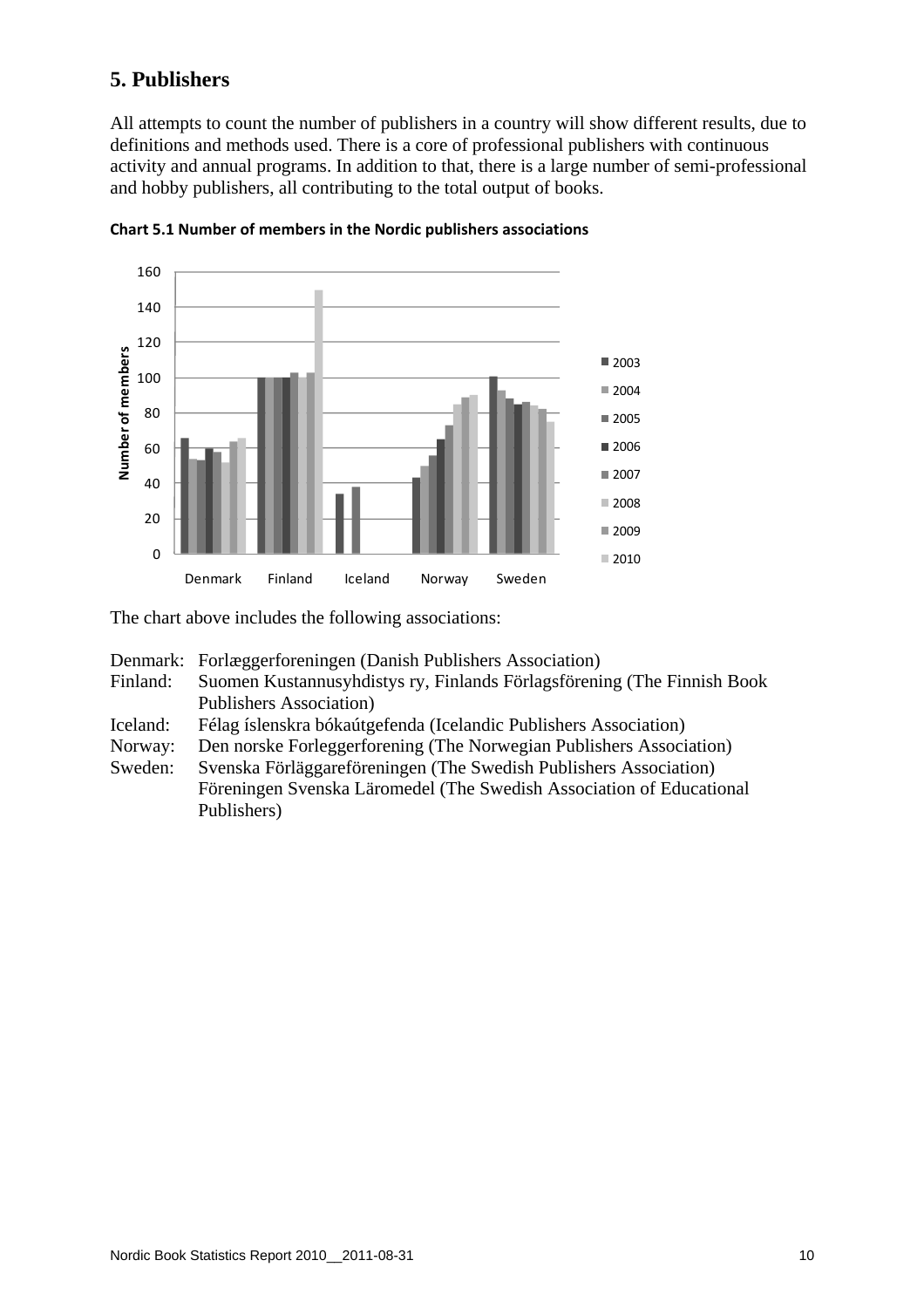

**Chart 5.2 Total turnover excl VAT for members of the publishers associations**

The chart shows the member publishers' net sales of books in millions of Euros. Norway's figures for the years 2003-2007 are probably too high according to information from Norway. What seems like increased sales in Sweden during 2010 is entirely due to the strong Swedish Crown. The sales in Sweden actually fell slightly during 2010.



**Chart 5.3 Market share for the Publishers Associations in percent of total publishers' sales**

As the chart shows, the members of the associations represent a large share of the total book market in each country. However, there seems to be a declining tendency in most Nordic countries, reflecting growing turnover from imports and publishers outside the mainstream.

Denmark's figure for 2009 is an estimate of the members' market share of publications in Danish. The figures for 2003 through 2008 are estimates of the market share of the total market and are probably indicating a far too small share, but new estimates are not available.

Norway's figures for the years 2003-2007 are probably too high.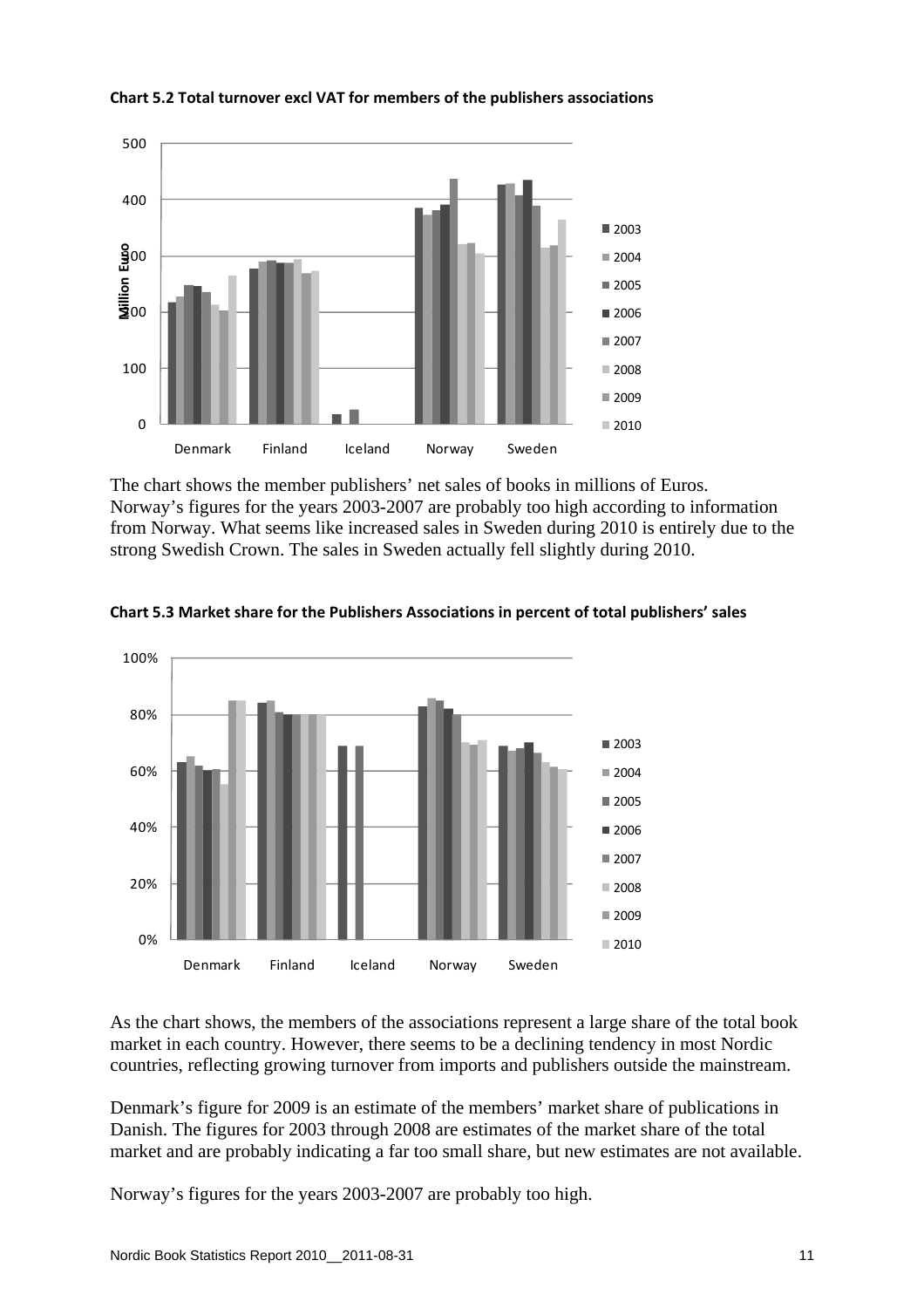### **6. Bookstores**

In the deregulated markets in Sweden and Finland, there is no generally accepted definition of a bookstore. The count is therefore not precise.

The figures for Finland and Sweden in this chart refer to stores with a wide selection of books. Sweden has a large number of outlets outside the specialised bookstores, for example supermarkets, grocery stores, petrol stations.

Denmark and Norway with contractual relationships between publishers and booksellers can produce more precise statistics on the number of bookstores. In this chart, the figures for Denmark show stores with more than 200 titles in stock.



#### **Chart 6.1 Number of bookstores**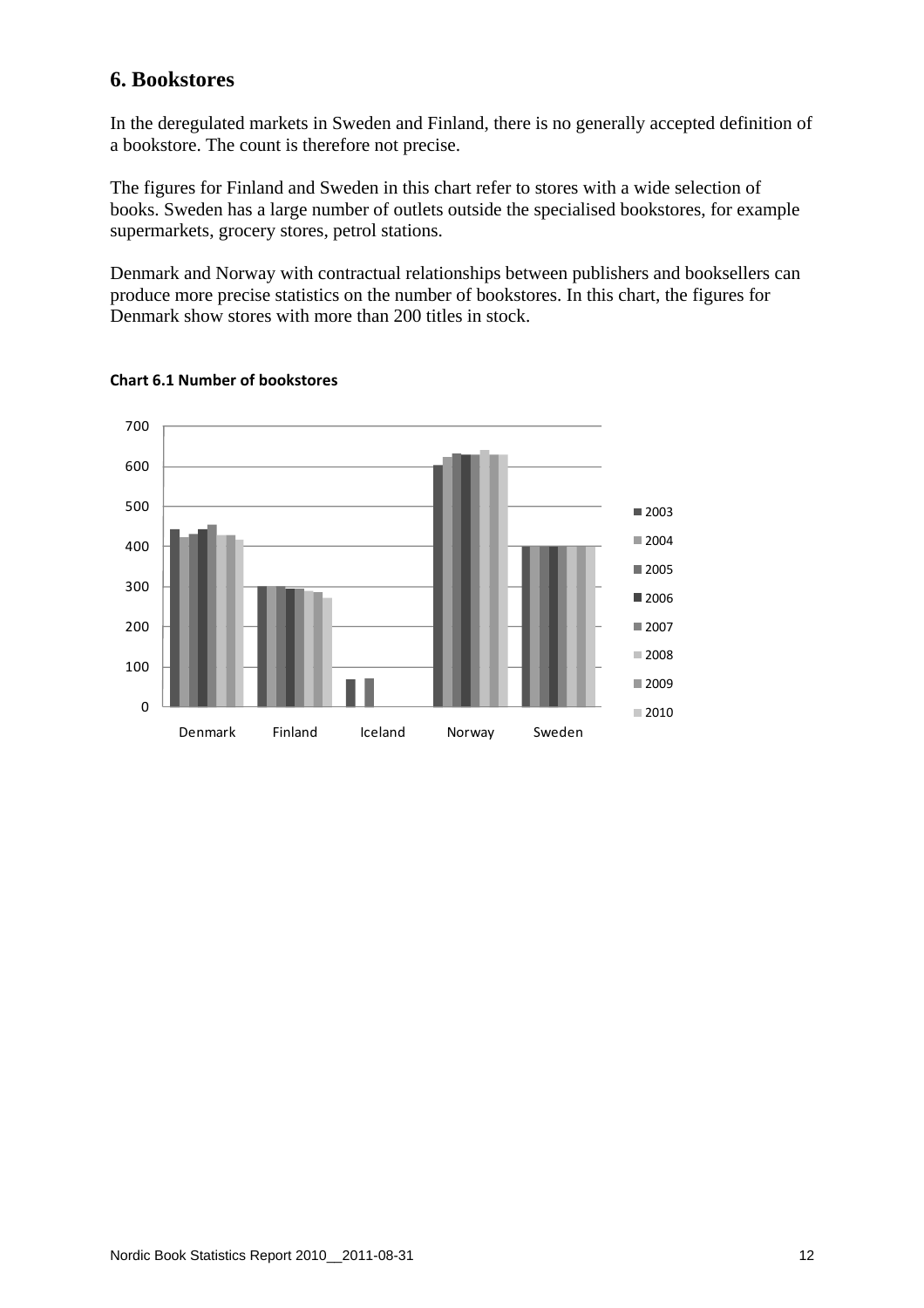# **7. The digital markets**

#### **DENMARK**

#### **1. Internet sales**

The Internet sale is generally increasing. Figures based on interviews with 1200 people show that the market share in 2005 was 6 percent and in 2008 it had increased to 10 percent. The dominant player is saxo.dk but some of the bigger booksellers, supermarkets (bilka.dk) and publishers (Gyldendal and Politiken) also have internet sales. Adlibris was introduced on the Danish market in 2008.

#### **2. E-books and digital audio books**

The market for audio books in mp3 format is increasing. However, market shares as seen in Sweden remain to be seen. The download market is very low. However an agreement between publishers and libraries, netlydbog.dk, that allows the libraries to lend out audio books as downloads show that the interest among the consumers is there.

The e-book market is virtually non existent. About five years ago the Danish PA took the initiative to inspire a private partner to establish a sales portal for e-books, Ebog.dk. Ebog.dk is owned by the Danish Library Center (DBC) and some Danish publishers. However early 2010 the activities have been taken over by the publishers owned company Publizon, because it was not possible to make a business out of Ebog.dk. Publizon will be a hub, i.e. a provider of e-books and audio books to internet booksellers and other parties who will be interested in selling e-books. It is expected that the production of e-books will increase in 2010.

#### **FINLAND**

#### **1. Internet sales**

We have no exact facts of the sales of books through internet. We estimate that it is from six to nine percent of the total value and slowly increasing. The estimation contain sales through internet bookstores, web-services of the traditional bookstores and book clubs, web-services of publishers and some internet retailers, which sell also books.

#### **2. E-books and digital audio books**

Value of audio book sales is 0,5 percent of the value of printed books and the sales are now growing. Sales of digital audio books are just starting.

Sales of digital products are about four percent of the publishers' total revenue. Over 50 percent of digital sales are online service and the share is growing. One third of sales of digital products is for studying and two thirds is general nonfiction.

#### **SWEDEN**

#### **1. Internet sales**

Internet sales have changed the book trade in Sweden in the last ten years. The two large internet booksellers, Adlibris and Bokus, together account for 30 percent of total bookstore sales.

When smaller internet booksellers are included plus the share of internet sales from regular book stores, the total share of bookstore sales on the net is well over one third.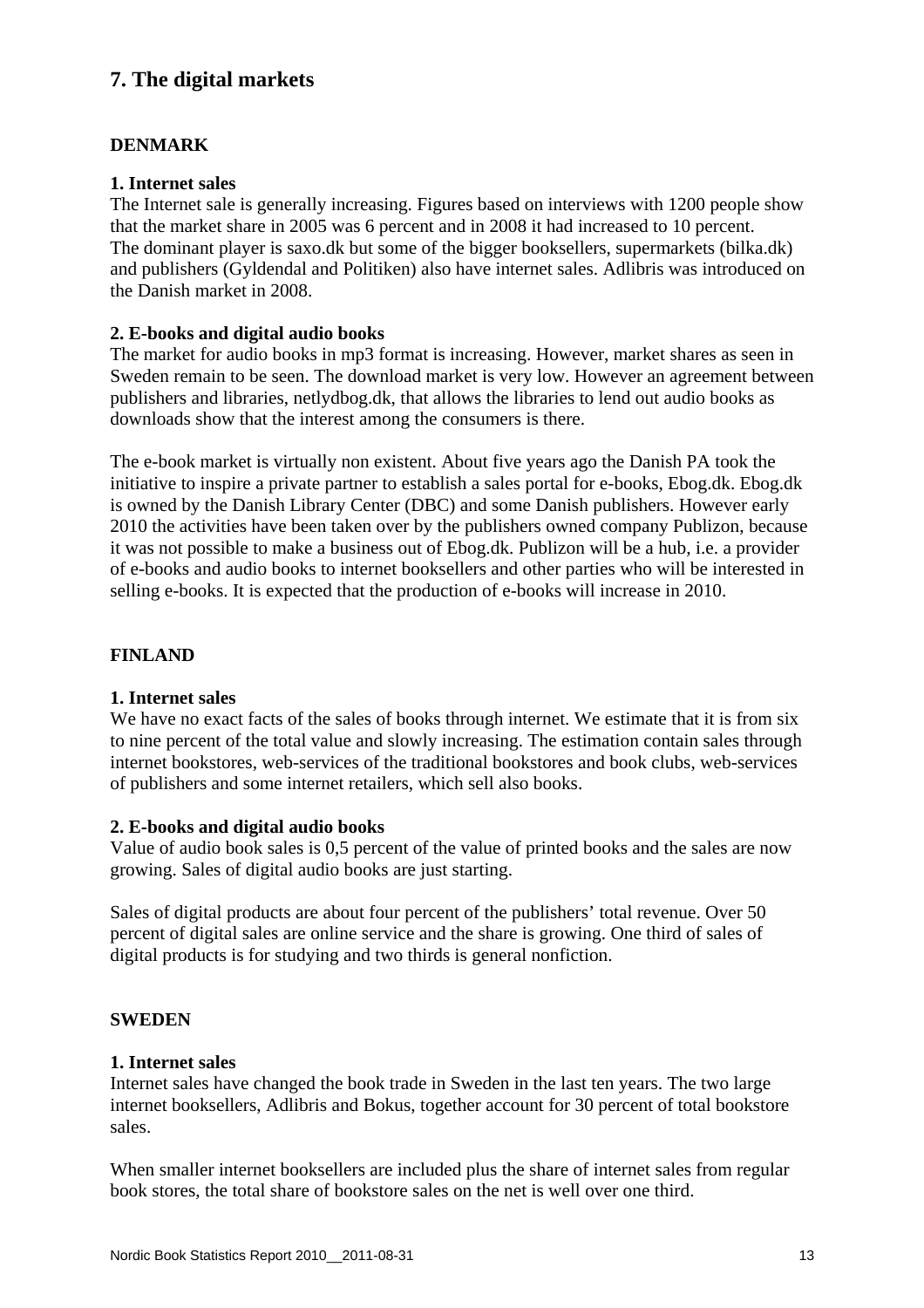#### **2. E-books and digital audio books**

So far, the market is limited. Digital audio books (MP 3 books) account for 9-10 percent of total audio book sales. The e-book market in general publishing is so far mainly a library market. The turnover is less than one percent of total sales. However, the number of published e-books has grown to more than 10 percent of all new published titles and is expected to continue to grow.

## **8. Value Added Tax**

|               | Denmark | Finland | Iceland       | Norway | Sweden |
|---------------|---------|---------|---------------|--------|--------|
| General       | 25 %    | 23 %    | 24,5 %        | 25 %   | 25 %   |
| Printed books | 25 %    | 9 %     | 14 %          | $0\%$  | 6 %    |
| Audio books   | 25 %    | 23 %    | $\mathcal{P}$ | $0\%$  | 6 %    |
| Digital       |         |         |               |        |        |
| book files    | 25 %    | 23 %    | 24,5 %        | 25 %   | 25 %   |
| (downloads)   |         |         |               |        |        |

**Table 1. The table shows the level of VAT on general goods and books respectively.**

Books have a lower VAT-rate than other products in all the Nordic countries with the exception of Denmark. Norway is the only country where books are totally exempted from VAT (downloads are however not exempted).

In Finland, the general VAT was raised to 23 percent on July  $1<sup>st</sup>$  2010. The VAT for printed books then went up to 9 percent, for audio books to 23 percent.

When this report is being produced, there is an ongoing debate regarding VAT on e-books in most European countries.

#### This report has been finalized by The Swedish Publishers' Association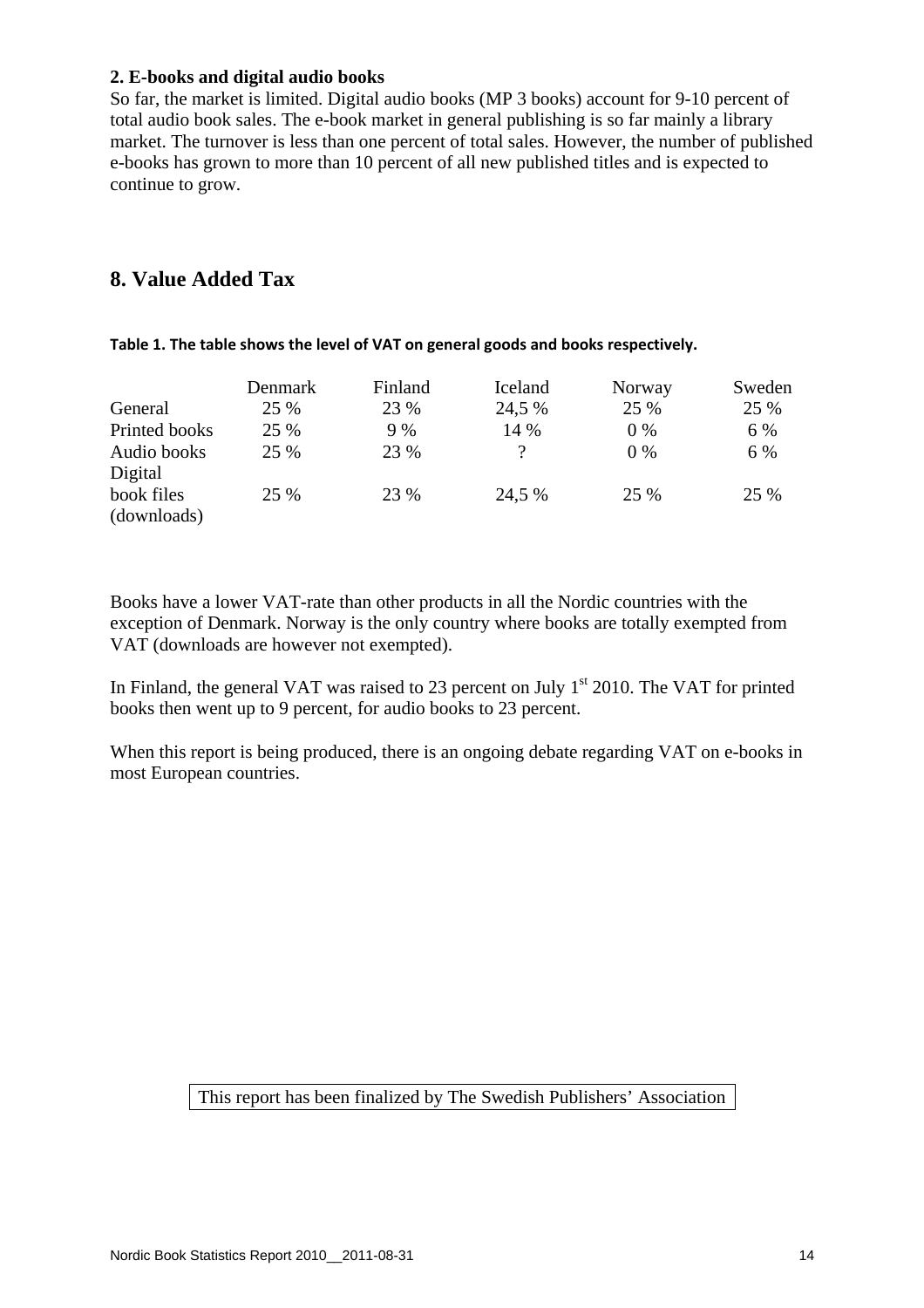## APPENDIX: FIGURES PER YEAR **N O R D I S K B O G S T A T I S T I K År: 2003**

| Del 1: Totaltall                                                            | <b>Danmark</b> | <b>Finland</b> | <b>Island</b> | <b>Norge</b> | <b>Sverige</b> |
|-----------------------------------------------------------------------------|----------------|----------------|---------------|--------------|----------------|
| Demografi m.v.                                                              |                |                |               |              |                |
| 01 Befolkning i mio.                                                        | 5,40           | 5,20           | 0,3           | 4,50         | 8,98           |
| 02 Antal boghandlere                                                        | 442            | 300            | 68            | 602          | 400            |
| 03 Øvrige utsalgssteder (anslag)                                            | 460            | 3000           | 100           | 200          | 5 0 0 0        |
| 04 National kurs i f.t. €pr. 31.12                                          | 0,134          | 1,000          | 0,011         | 121,000      | 0,110          |
| 05 Bogprisändring efter forbrugerprisindex                                  | 2,2 % NA       |                | 0%            | 0%           | 0%             |
| 06 Momssats (mva) alment nivå                                               | 25,0 %         | 22%            | 25%           | 24%          | 25%            |
| 07 Momssats (mva) på böger                                                  | 25,0%          | 8%             | 14%           | 0%           | 6%             |
| 08 Titelantal (i stk)                                                       |                |                |               |              |                |
| 09 Årlig udgivne titler, totalt                                             | 14 843         | 12 000         | 1818          | 7 706        | 172<br>11      |
| 10 Antall titler i salg, totalt                                             | 66 000         | 67 000         | 0             | 40 396       | 0,0            |
| 11 Årlige udgivne titler, minimum 48 sider                                  | 10 117         | 12 309         | 1340          | 10 338       | 9688           |
| $12$ – heraf original dk./fin./isl./no./sv. i %                             | 63%            | $0\%$          | 0%            | 70%          | 0%             |
| 13 Årlige udgivne titler (minimum 48 sider) pr. 1000 indb.                  | 1,9            | 2,4            |               | 2,3          | 1,1            |
| 14 Forlagsbranche                                                           |                |                |               |              |                |
| 15 Beskäft. i forlagsbranchen omregn. til fuldtidsbeskäftiget               | 1 1 2 0        | 500<br>1       | 180           | 500          | 935            |
| 16 Antal forlag i alt (anslag)                                              | 400            | 300            | 110           | 170          | 250            |
| 17 Herav: antall forlag organisert i bransjeforening                        | 66             | 100            | 34            | 43           | 101            |
| 18 Totalmarked for bøker, konsumentverdi, millioner nasjonal valuta ex. mva |                |                |               |              |                |
| 19 Totalmarkedet ex mva                                                     | 450            | 444            | 40            | 659          | 770            |
| 20 Totalmarked per innbygger, ex mva                                        | 83             | 85             | 133           | 146          | 86             |
| 21 Totalmarked per innbygger, incl. mva.                                    | 104            | 92             | 151           | 146          | 91             |

| 22 Medl.forlagsomsätning ex. mva og antal solgte eks.     |      |      |       |      |      |
|-----------------------------------------------------------|------|------|-------|------|------|
| 23 Medl.forlagenes andel av totalmarkedet                 | 63%  | 84%  | 69%   | 83%  | 69%  |
| 24 Forlagsomsätning brutto i alt ex. mva.                 | 285  | 374  | 28    | 546  | 529  |
| 25 Forlagsomsätning netto i alt ex. mva.                  | 216  | 278  | 18    | 386  | 426  |
| 26 Forlagssalg, antal solgte böger i alt (mio. eks)       | 24,0 | 26,6 | 0,9   | 26,6 | 51,0 |
| 27 Medlemsforlagenes gennemsnitlig pris pr. bog ex. mva.  | 9,0  | 10,5 | 20,0  | 14,5 | 8,4  |
| 28 Medlemsforlagenes gennemsnitlig pris pr. bog incl. mva | 11,3 | 11,3 | 22,8  | 14,5 | 8,9  |
| 29 Medlemsforlagenes omsätning fordelt på salgskanaler    |      |      |       |      |      |
| 30 Boghandel                                              | 69%  | 29%  | 60%   |      | 20%  |
| 31 Grossister, varehuse, øvrige forhandlere               | 9%   | 37%  | 24%   |      | 44%  |
| 32 Bogklubber                                             | 13%  | 6%   | 1%    |      | 7%   |
| 33 Övrige                                                 | 0%   | 0%   | 5%    |      | 4%   |
| 34 Direkte salg til forbruger inkl. postordre             | 8%   | 28%  | 10%   |      | 22%  |
| 35 Salg i alt hjemmemarked                                | 99%  | 100% | 99%   | 100% | 97%  |
| 36 Eksport i alt                                          | 1%   | 0%   | 1%    | 0%   | 3%   |
| 37 Totalt                                                 | 100% | 100% | 100%  | 100% | 100% |
| 38 Medlemsforlagenes omsätning fordelt på boggrupper      |      |      |       |      |      |
| 39 Skoleböger (grundskole & gymnasium)                    | 14%  | 22%  | 19%   | 12%  | 26%  |
| 40 Läreböger (videregående og höjere udd.)                | 8%   | 6%   | 10%   | 7%   | 9%   |
| 41 Faglitteratur for voksne, leksika og oppslagsverk      | 31%  | 41%  | 35%   | 33%  | 26%  |
| 42 Skönlitteratur for voksne                              | 24%  | 13%  | 22%   | 27%  | 25%  |
| 43 Börne- og ungdomsböger                                 | 17%  | 14%  | 14%   | 18%  | 11%  |
| 44 Lydbøker                                               | 0%   | 0%   | 0%    | 1%   | 2%   |
| 45 Øvrige elektroniske udg. CD etc.                       | 5%   | 1%   | 1%    | 1%   | 0%   |
| 46 Elektroniske udg. online                               | 0%   | 2%   | $0\%$ | 0%   | 0%   |
| 47 Totalt                                                 | 100% | 100% | 100%  | 100% | 100% |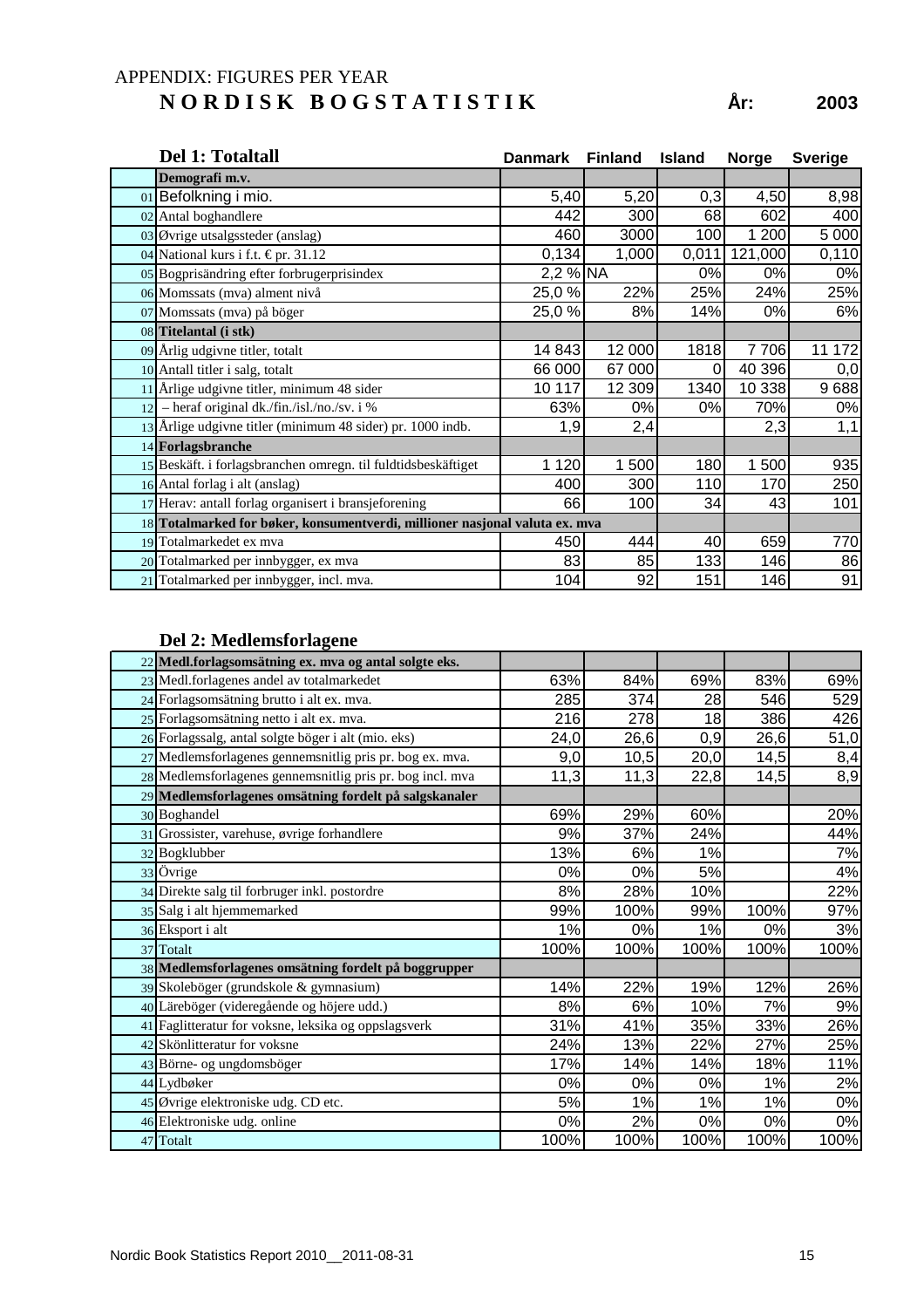| Del 1: Totaltall                                                            | <b>Danmark</b> | <b>Finland</b> | <b>Island</b> | <b>Norge</b> | <b>Sverige</b> |
|-----------------------------------------------------------------------------|----------------|----------------|---------------|--------------|----------------|
| Demografi m.v.                                                              |                |                |               |              |                |
| 01 Befolkning i mio.                                                        | 5,41           | 5,20           |               | 4,50         | 9,01           |
| 02 Antal boghandlere                                                        | 424            | 300            |               | 624          | 400            |
| 03 Øvrige utsalgssteder (anslag)                                            | 460            | 3000           |               | 1 200        | 5 0 0 0        |
| 04 National kurs i f.t. €pr. 31.12                                          | 0,134          | 1,000          |               | 0,122        | 0,111          |
| 05 Bogprisändring efter forbrugerprisindex                                  | $1,8%$ NA      |                |               | 0%           | 0%             |
| 06 Momssats (mva) alment nivå                                               | 25,0 %         | 22%            |               | 25%          | 25%            |
| 07 Momssats (mva) på böger                                                  | 25,0 %         | 8%             |               | 0%           | 6%             |
| 08 Titelantal (i stk)                                                       |                |                |               |              |                |
| 09 Årlig udgivne titler, totalt                                             | 14 8 29        | 12 000         |               | 6887         | 17 683         |
| 10 Antall titler i salg, totalt                                             | 68 000         | 67 000         |               | 43 018       | 0,0            |
| 11 Årlige udgivne titler, minimum 48 sider                                  | 10 260         | 12 977         |               | 9988         | 14 216         |
| $12$ – heraf original dk./fin./isl./no./sv. i %                             | 64%            | 0%             |               | 66%          | 0%             |
| 13 Årlige udgivne titler (minimum 48 sider) pr. 1000 indb.                  | 1,9            | 2,5            |               | 2,2          | 1,6            |
| 14 Forlagsbranche                                                           |                |                |               |              |                |
| 15 Beskäft. i forlagsbranchen omregn. til fuldtidsbeskäftiget               | 1 0 5 5        | 1 660          |               | 1 500        | 940            |
| 16 Antal forlag i alt (anslag)                                              | 400            | 300            |               | 170          | 250            |
| 17 Herav: antall forlag organisert i bransjeforening                        | 54             | 100            |               | 50           | 93             |
| 18 Totalmarked for bøker, konsumentverdi, millioner nasjonal valuta ex. mva |                |                |               |              |                |
| 19 Totalmarkedet ex mva                                                     | 466            | 459            |               | 629          | 777            |
| 20 Totalmarked per innbygger, ex mva                                        | 86             | 88             |               | 140          | 86             |
| 21 Totalmarked per innbygger, incl. mva.                                    | 108            | 95             |               | 140          | 91             |

| 22 Medl.forlagsomsätning ex. mva og antal solgte eks.     |      |      |       |      |
|-----------------------------------------------------------|------|------|-------|------|
| 23 Medl.forlagenes andel av totalmarkedet                 | 65%  | 85%  | 86%   | 67%  |
| 24 Forlagsomsätning brutto i alt ex. mva.                 | 304  | 388  | 539   | 524  |
| 25 Forlagsomsätning netto i alt ex. mva.                  | 227  | 290  | 373   | 428  |
| 26 Forlagssalg, antal solgte böger i alt (mio. eks)       | 27,0 | 26,7 | 27    | 48,7 |
| 27 Medlemsforlagenes gennemsnitlig pris pr. bog ex. mva.  | 8,4  | 10,9 | 13,9  | 8,8  |
| 28 Medlemsforlagenes gennemsnitlig pris pr. bog incl. mva | 10,5 | 11,7 | 13,9  | 9,3  |
| 29 Medlemsforlagenes omsätning fordelt på salgskanaler    |      |      |       |      |
| 30 Boghandel                                              | 67%  | 31%  | 66%   | 20%  |
| 31 Grossister, varehuse, øvrige forhandlere               | 8%   | 37%  | 33%   | 45%  |
| 32 Bogklubber                                             | 11%  | 6%   | 1%    | 6%   |
| 33 Övrige                                                 | 0%   | 0%   | 0%    | 4%   |
| 34 Direkte salg til forbruger inkl. postordre             | 13%  | 26%  | 0%    | 22%  |
| 35 Salg i alt hjemmemarked                                | 99%  | 100% | 100%  | 98%  |
| 36 Eksport i alt                                          | 1%   | 0%   | 0%    | 2%   |
| 37 Totalt                                                 | 100% | 100% | 100%  | 100% |
| 38 Medlemsforlagenes omsätning fordelt på boggrupper      |      |      |       |      |
| 39 Skoleböger (grundskole & gymnasium)                    | 15%  | 22%  | 12%   | 26%  |
| 40 Läreböger (videregående og höjere udd.)                | 8%   | 5%   | 7%    | 10%  |
| 41 Faglitteratur for voksne, leksika og oppslagsverk      | 32%  | 40%  | 32%   | 24%  |
| 42 Skönlitteratur for voksne                              | 26%  | 14%  | 33%   | 26%  |
| 43 Börne- og ungdomsböger                                 | 16%  | 15%  | 14%   | 12%  |
| 44 Lydbøker                                               | 0%   | 0%   | 2%    | 3%   |
| 45 Øvrige elektroniske udg. CD etc.                       | 4%   | 1%   | 1%    | 0%   |
| 46 Elektroniske udg. online                               | 0%   | 2%   | $0\%$ | 0%   |
| 47 Totalt                                                 | 100% | 100% | 100%  | 100% |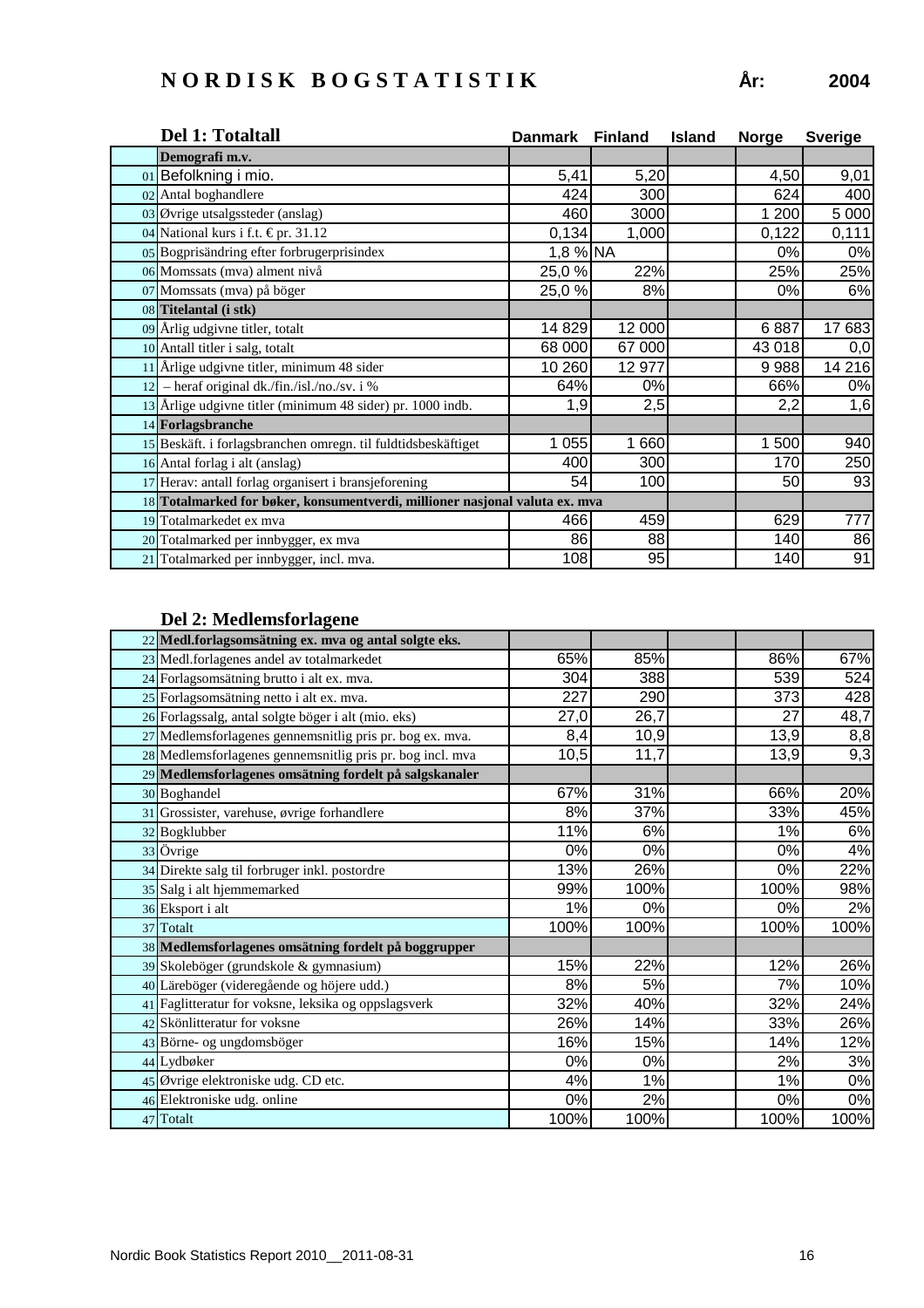|    | Del 1: Totaltall                                                            | Danmark Finland |        | <b>Island</b> | <b>Norge</b> | <b>Sverige</b> |
|----|-----------------------------------------------------------------------------|-----------------|--------|---------------|--------------|----------------|
|    | Demografi m.v.                                                              |                 |        |               |              |                |
|    | 01 Befolkning i mio.                                                        | 5,43            | 5,20   | 0,3           | 4,50         | 9,05           |
|    | 02 Antal boghandlere                                                        | 431             | 300    | 70            | 631          | 400            |
|    | 03 Øvrige utsalgssteder (anslag)                                            | 460             | 3000   | 100           | 1 200        | 5 0 0 0        |
|    | 04 National kurs i f.t. €pr. 31.12                                          | 0,134           | 1,000  | 0,013         | 0,125        | 0,106          |
|    | 05 Bogprisändring efter forbrugerprisindex                                  | 2,0 %           | 0%     | 0%            | 0%           | 0%             |
|    | 06 Momssats (mva) alment nivå                                               | 25,0%           | 22%    | 25%           | 25%          | 25%            |
|    | 07 Momssats (mva) på böger                                                  | 25,0%           | 8%     | 14%           | 0%           | 6%             |
|    | 08 Titelantal (i stk)                                                       |                 |        |               |              |                |
|    | 09 Årlig udgivne titler, totalt                                             | 13 227          | 13 000 | 689           | 7577         | 21 413         |
|    | 10 Antall titler i salg, totalt                                             | 70 000          | 68 000 | 0             | 45 000       | 0,0            |
|    | 11 Årlige udgivne titler, minimum 48 sider                                  | 9 3 9 2         | 13 667 | 689           | 10 106       | 14738          |
| 12 | - heraf original dk./fin./isl./no./sv. i %                                  | 65%             | 0%     | 0%            | 66%          | $0\%$          |
|    | 13 Årlige udgivne titler (minimum 48 sider) pr. 1000 indb.                  | 1,7             | 2,6    | 2,3           | 2,2          | 1,6            |
|    | 14 Forlagsbranche                                                           |                 |        |               |              |                |
|    | 15 Beskäft. i forlagsbranchen omregn. til fuldtidsbeskäftiget               | 1 1 2 5         | 1 500  | 1130          | 500          | 983            |
|    | 16 Antal forlag i alt (anslag)                                              | 400             | 300    | 120           | 170          | 250            |
|    | 17 Herav: antall forlag organisert i bransjeforening                        | 53              | 100    | 38            | 56           | 88             |
|    | 18 Totalmarked for bøker, konsumentverdi, millioner nasjonal valuta ex. mva |                 |        |               |              |                |
|    | 19 Totalmarkedet ex mva                                                     | 518             | 484    | 59            | 663          | 742            |
|    | 20 Totalmarked per innbygger, ex mva                                        | 95              | 93     | 196           | 147          | 82             |
|    | 21 Totalmarked per innbygger, incl. mva.                                    | 119             | 101    | 223           | 147          | 87             |

| 22 Medl.forlagsomsätning ex. mva og antal solgte eks.     |      |      |      |      |                  |
|-----------------------------------------------------------|------|------|------|------|------------------|
| 23 Medl.forlagenes andel av totalmarkedet                 | 62%  | 81%  | 69%  | 85%  | 68%              |
| 24 Forlagsomsätning brutto i alt ex. mva.                 | 323  | 394  | 41   | 561  | 501              |
| 25 Forlagsomsätning netto i alt ex. mva.                  | 248  | 292  | 26   | 382  | 407              |
| 26 Forlagssalg, antal solgte böger i alt (mio. eks)       | 29,0 | 28,0 |      | 28   | 49,7             |
| 27 Medlemsforlagenes gennemsnitlig pris pr. bog ex. mva.  | 8,6  | 10,4 | 13,0 | 13,8 | 8,2              |
| 28 Medlemsforlagenes gennemsnitlig pris pr. bog incl. mva | 10,7 | 11,3 | 14,8 | 13,8 | $\overline{8,7}$ |
| 29 Medlemsforlagenes omsätning fordelt på salgskanaler    |      |      |      |      |                  |
| 30 Boghandel                                              | 65%  | 37%  | 42%  | 70%  | 20%              |
| 31 Grossister, varehuse, øvrige forhandlere               | 8%   | 34%  | 18%  | 29%  | 46%              |
| 32 Bogklubber                                             | 11%  | 5%   | 0%   | 1%   | 7%               |
| 33 Övrige                                                 | 0%   | 0%   | 20%  | 0%   | 3%               |
| 34 Direkte salg til forbruger inkl. postordre             | 15%  | 24%  | 18%  | 0%   | 23%              |
| 35 Salg i alt hjemmemarked                                | 99%  | 100% | 99%  | 100% | 98%              |
| 36 Eksport i alt                                          | 1%   | 0%   | 1%   | 1%   | 2%               |
| 37 Totalt                                                 | 100% | 100% | 100% | 100% | 100%             |
| 38 Medlemsforlagenes omsätning fordelt på boggrupper      |      |      |      |      |                  |
| 39 Skoleböger (grundskole & gymnasium)                    | 19%  | 25%  | 0%   | 11%  | 25%              |
| 40 Läreböger (videregående og höjere udd.)                | 10%  | 5%   | 0%   | 6%   | 9%               |
| 41 Faglitteratur for voksne, leksika og oppslagsverk      | 30%  | 38%  | 61%  | 30%  | 24%              |
| 42 Skönlitteratur for voksne                              | 23%  | 13%  | 21%  | 33%  | 25%              |
| 43 Börne- og ungdomsböger                                 | 16%  | 15%  | 17%  | 18%  | 12%              |
| 44 Lydbøker                                               | 0%   | 0%   | 0%   | 2%   | 5%               |
| 45 Øvrige elektroniske udg. CD etc.                       | 3%   | 1%   | 1%   | 1%   | 0%               |
| 46 Elektroniske udg. online                               | 0%   | 2%   | 0%   | 0%   | 0%               |
| 47 Totalt                                                 | 100% | 100% | 100% | 100% | 100%             |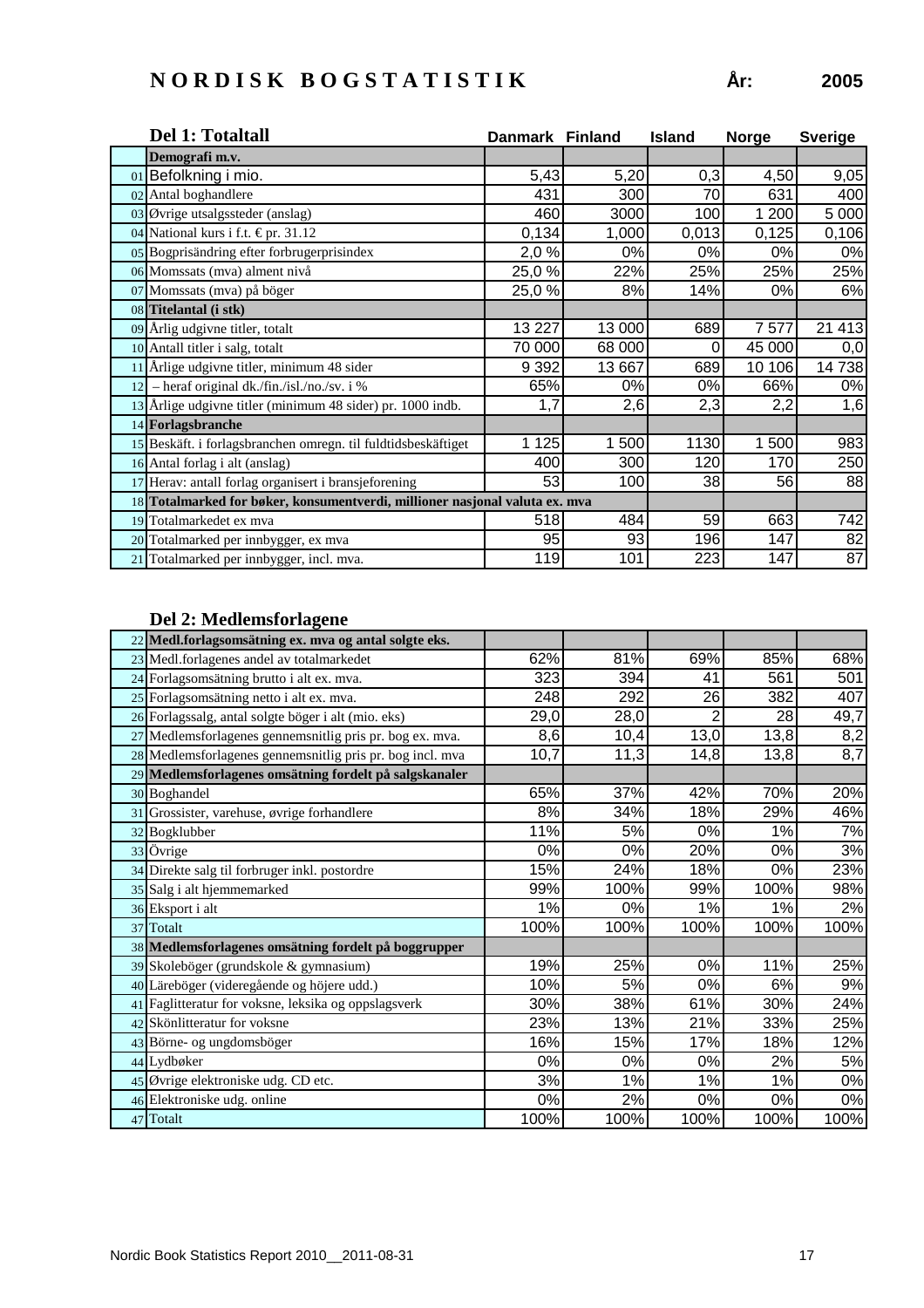| År: | 200 |
|-----|-----|
|     |     |

| Del 1: Totaltall                                                            | <b>Danmark</b> | <b>Finland</b> | <b>Island</b> | <b>Norge</b> | <b>Sverige</b> |
|-----------------------------------------------------------------------------|----------------|----------------|---------------|--------------|----------------|
| Demografi m.v.                                                              |                |                |               |              |                |
| 01 Befolkning i mio.                                                        | 5,45           | 5,28           |               | 4,60         | 9,11           |
| 02 Antal boghandlere                                                        | 443            | 295            |               | 630          | 400            |
| 03 Øvrige utsalgssteder (anslag)                                            | 460            | 3000           |               | 1 300        | 5 000          |
| 04 National kurs i f.t. €pr. 31.12                                          | 0,134          | 1,000          |               | 0,123        | 0,110          |
| 05 Bogprisändring efter forbrugerprisindex                                  | $2,0%$ NA      |                |               | 0%           | 0%             |
| 06 Momssats (mva) alment nivå                                               | 25,0 %         | 22%            |               | 25%          | 25%            |
| 07 Momssats (mva) på böger                                                  | 25,0%          | 8%             |               | 0%           | 6%             |
| 08 Titelantal (i stk)                                                       |                |                |               |              |                |
| 09 Årlig udgivne titler, totalt                                             | 13 402         | 13 000         |               | 8 500        | 21 765         |
| 10 Antall titler i salg, totalt                                             | 72 000         | 68 000         |               | 48 000       | 0,0            |
| 11 Årlige udgivne titler, minimum 48 sider                                  | 9852           | 13 656         |               | 11 463       | 15 310         |
| $12$ – heraf original dk./fin./isl./no./sv. i %                             | 64%            | 85%            |               | 0%           | 0%             |
| 13 Årlige udgivne titler (minimum 48 sider) pr. 1000 indb.                  | 1,8            | 2,6            |               | 2,5          | 1,7            |
| 14 Forlagsbranche                                                           |                |                |               |              |                |
| 15 Beskäft. i forlagsbranchen omregn. til fuldtidsbeskäftiget               | 200            | 1 600          |               | 1 600        | 1 0 7 6        |
| 16 Antal forlag i alt (anslag)                                              | 400            | 300            |               | 230          | 250            |
| 17 Herav: antall forlag organisert i bransjeforening                        | 60             | 100            |               | 65           | 85             |
| 18 Totalmarked for bøker, konsumentverdi, millioner nasjonal valuta ex. mva |                |                |               |              |                |
| 19 Totalmarkedet ex mva                                                     | 532            | 486            |               | 717          | 770            |
| 20 Totalmarked per innbygger, ex mva                                        | 98             | 92             |               | 156          | 85             |
| 21 Totalmarked per innbygger, incl. mva.                                    | 122            | 99             |               | 156          | 90             |

| 22 Medl.forlagsomsätning ex. mva og antal solgte eks.     |      |      |      |      |
|-----------------------------------------------------------|------|------|------|------|
| 23 Medl.forlagenes andel av totalmarkedet                 | 60%  | 80%  | 82%  | 70%  |
| 24 Forlagsomsätning brutto i alt ex. mva.                 | 321  | 389  | 588  | 542  |
| 25 Forlagsomsätning netto i alt ex. mva.                  | 246  | 287  | 391  | 435  |
| 26 Forlagssalg, antal solgte böger i alt (mio. eks)       | 26,0 | 28,6 | 28   | 50,6 |
| 27 Medlemsforlagenes gennemsnitlig pris pr. bog ex. mva.  | 9,5  | 10,0 | 14,0 | 8,6  |
| 28 Medlemsforlagenes gennemsnitlig pris pr. bog incl. mva | 11,8 | 10,8 | 14,0 | 9,1  |
| 29 Medlemsforlagenes omsätning fordelt på salgskanaler    |      |      |      |      |
| 30 Boghandel                                              | 63%  | 32%  | 70%  | 21%  |
| 31 Grossister, varehuse, øvrige forhandlere               | 6%   | 40%  | 29%  | 45%  |
| 32 Bogklubber                                             | 12%  | 5%   | 1%   | 6%   |
| 33 Övrige                                                 | 0%   | 0%   | 0%   | 3%   |
| 34 Direkte salg til forbruger inkl. postordre             | 18%  | 23%  | 0%   | 22%  |
| 35 Salg i alt hjemmemarked                                | 99%  | 100% | 100% | 98%  |
| 36 Eksport i alt                                          | 1%   | 0%   | 0%   | 2%   |
| 37 Totalt                                                 | 100% | 100% | 100% | 100% |
| 38 Medlemsforlagenes omsätning fordelt på boggrupper      |      |      |      |      |
| 39 Skoleböger (grundskole & gymnasium)                    | 19%  | 25%  | 16%  | 24%  |
| 40 Läreböger (videregående og höjere udd.)                | 10%  | 5%   | 8%   | 9%   |
| 41 Faglitteratur for voksne, leksika og oppslagsverk      | 28%  | 36%  | 26%  | 25%  |
| 42 Skönlitteratur for voksne                              | 26%  | 13%  | 31%  | 26%  |
| 43 Börne- og ungdomsböger                                 | 12%  | 16%  | 15%  | 10%  |
| 44 Lydbøker                                               | 3%   | 1%   | 3%   | 5%   |
| 45 Øvrige elektroniske udg. CD etc.                       | 2%   | 1%   | 1%   | 0%   |
| 46 Elektroniske udg. online                               | 0%   | 3%   | 0%   | 0%   |
| 47 Totalt                                                 | 100% | 100% | 100% | 100% |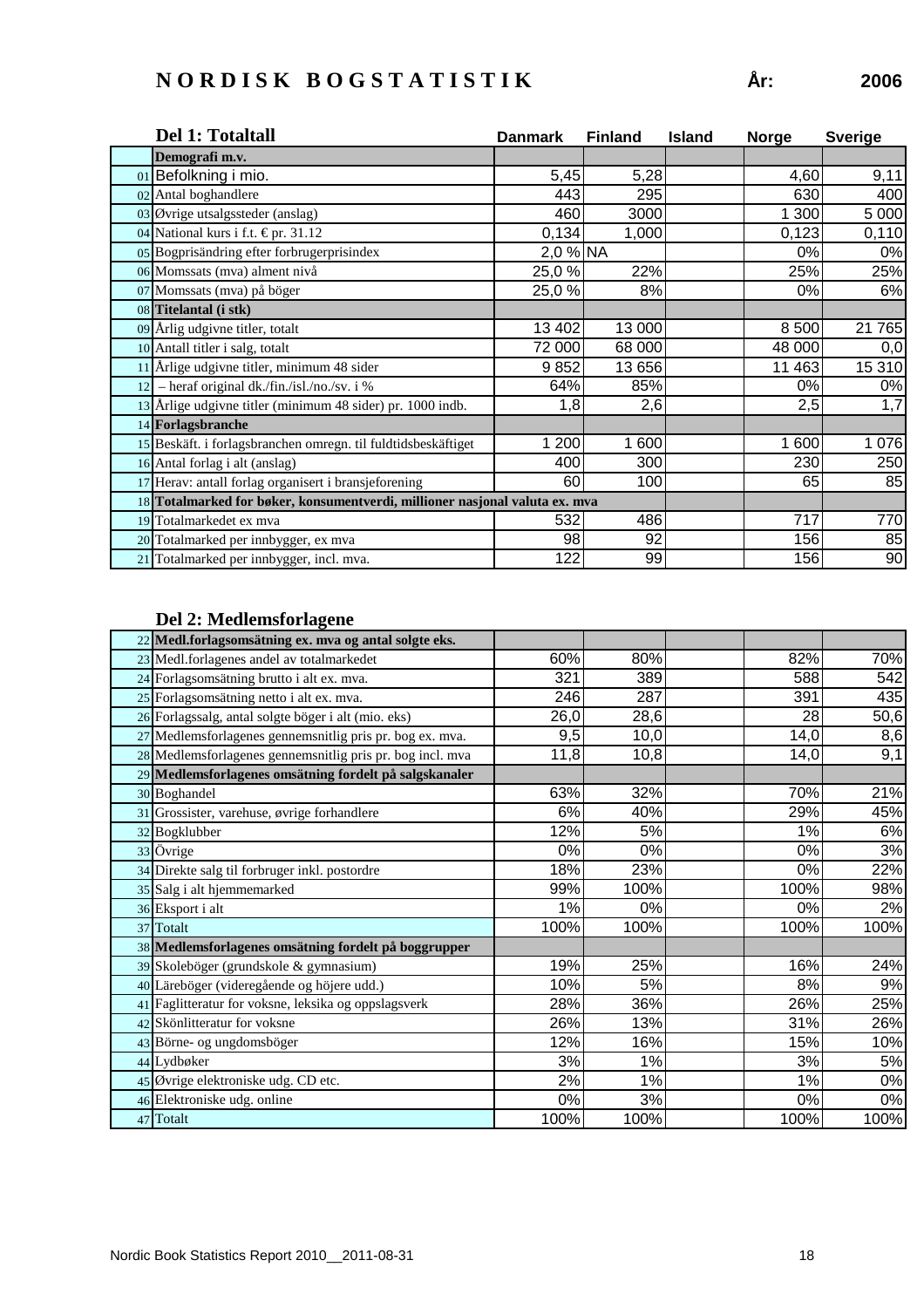|    | Del 1: Totaltall                                                            | Danmark Finland |        | <b>Island</b> | <b>Norge</b> | <b>Sverige</b> |
|----|-----------------------------------------------------------------------------|-----------------|--------|---------------|--------------|----------------|
|    | Demografi m.v.                                                              |                 |        |               |              |                |
|    | 01 Befolkning i mio.                                                        | 5,48            | 5,28   |               | 4,60         | 9,18           |
|    | 02 Antal boghandlere                                                        | 454             | 295    |               | 630          | 400            |
|    | $03$ Øvrige utsalgssteder (anslag)                                          | 450             | 3000   |               | 1 300        | 5 000          |
|    | 04 National kurs i f.t. €pr. 31.12                                          | 0,134           | 1,000  |               | 0,126        | 0,106          |
|    | 05 Bogprisändring efter forbrugerprisindex                                  | 2,0 % NA        |        |               | 0%           | 0%             |
|    | 06 Momssats (mva) alment nivå                                               | 25,0%           | 22%    |               | 25%          | 25%            |
|    | 07 Momssats (mva) på böger                                                  | 25,0 %          | 8%     |               | 0%           | 6%             |
|    | 08 Titelantal (i stk)                                                       |                 |        |               |              |                |
|    | 09 Årlig udgivne titler, totalt                                             | 13 4 34         | 13 000 |               | 8 500        | 22 785         |
|    | 10 Antall titler i salg, totalt                                             | 72 000          | 70 000 |               | 50 000       | 0,0            |
|    | 11 Årlige udgivne titler, minimum 48 sider                                  | 9787            | 14 154 |               | 10 835       | 15 680         |
| 12 | - heraf original dk./fin./isl./no./sv. i %                                  | 62%             | 85%    |               | 0%           | 0%             |
|    | 13 Årlige udgivne titler (minimum 48 sider) pr. 1000 indb.                  | 1,8             | 2,7    |               | 2,4          | 1,7            |
|    | 14 Forlagsbranche                                                           |                 |        |               |              |                |
|    | 15 Beskäft. i forlagsbranchen omregn. til fuldtidsbeskäftiget               | 1 2 2 0         | 1 600  |               | 1 600        | 1 060          |
|    | 16 Antal forlag i alt (anslag)                                              | 400             | 300    |               | 258          | 250            |
|    | 17 Herav: antall forlag organisert i bransjeforening                        | 58              | 103    |               | 73           | 86             |
|    | 18 Totalmarked for bøker, konsumentverdi, millioner nasjonal valuta ex. mva |                 |        |               |              |                |
|    | 19 Totalmarkedet ex mva                                                     | 517             | 509    |               | 782          | 753            |
|    | 20 Totalmarked per innbygger, ex mva                                        | 94              | 96     |               | 170          | 82             |
|    | 21 Totalmarked per innbygger, incl. mva.                                    | 118             | 104    |               | 170          | 87             |

|    | 22 Medl.forlagsomsätning ex. mva og antal solgte eks.     |      |      |      |            |
|----|-----------------------------------------------------------|------|------|------|------------|
|    | 23 Medl.forlagenes andel av totalmarkedet                 | 61%  | 80%  | 80%  | 66%        |
|    | 24 Forlagsomsätning brutto i alt ex. mva.                 | 313  | 0    | 672  | 500        |
|    | 25 Forlagsomsätning netto i alt ex. mva.                  | 235  | 288  | 437  | 390        |
|    | 26 Forlagssalg, antal solgte böger i alt (mio. eks)       | 24,6 | 26,8 |      | 53,0<br>28 |
|    | 27 Medlemsforlagenes gennemsnitlig pris pr. bog ex. mva.  | 9,6  | 10,7 | 15,5 | 7,3        |
|    | 28 Medlemsforlagenes gennemsnitlig pris pr. bog incl. mva | 11,9 | 11,6 | 15,5 | 7,8        |
|    | 29 Medlemsforlagenes omsätning fordelt på salgskanaler    |      |      |      |            |
|    | 30 Boghandel                                              | 65%  | 32%  | 74%  | 28%        |
|    | 31 Grossister, varehuse, øvrige forhandlere               | 8%   | 41%  | 25%  | 38%        |
| 32 | Bogklubber                                                | 10%  | 4%   |      | 1%<br>6%   |
|    | 33 Övrige                                                 | 0%   | 0%   | 0%   | 4%         |
|    | 34 Direkte salg til forbruger inkl. postordre             | 16%  | 23%  | 0%   | 22%        |
|    | 35 Salg i alt hjemmemarked                                | 99%  | 100% | 100% | 98%        |
|    | 36 Eksport i alt                                          | 1%   | 0%   | 0%   | 3%         |
|    | 37 Totalt                                                 | 100% | 100% | 100% | 100%       |
|    | 38 Medlemsforlagenes omsätning fordelt på boggrupper      |      |      |      |            |
|    | 39 Skoleböger (grundskole & gymnasium)                    | 19%  | 25%  | 25%  | 26%        |
|    | 40 Läreböger (videregående og höjere udd.)                | 10%  | 6%   | 9%   | $0\%$      |
|    | 41 Faglitteratur for voksne, leksika og oppslagsverk      | 25%  | 36%  | 23%  | 28%        |
|    | 42 Skönlitteratur for voksne                              | 28%  | 14%  | 30%  | 29%        |
|    | 43 Börne- og ungdomsböger                                 | 13%  | 14%  | 10%  | 11%        |
|    | 44 Lydbøker                                               | 3%   | 1%   | 3%   | 6%         |
|    | 45 Øvrige elektroniske udg. CD etc.                       | 1%   | 1%   | 0%   | 1%         |
|    | 46 Elektroniske udg. online                               | 0%   | 2%   | 0%   | $0\%$      |
|    | 47 Totalt                                                 | 100% | 100% | 100% | 100%       |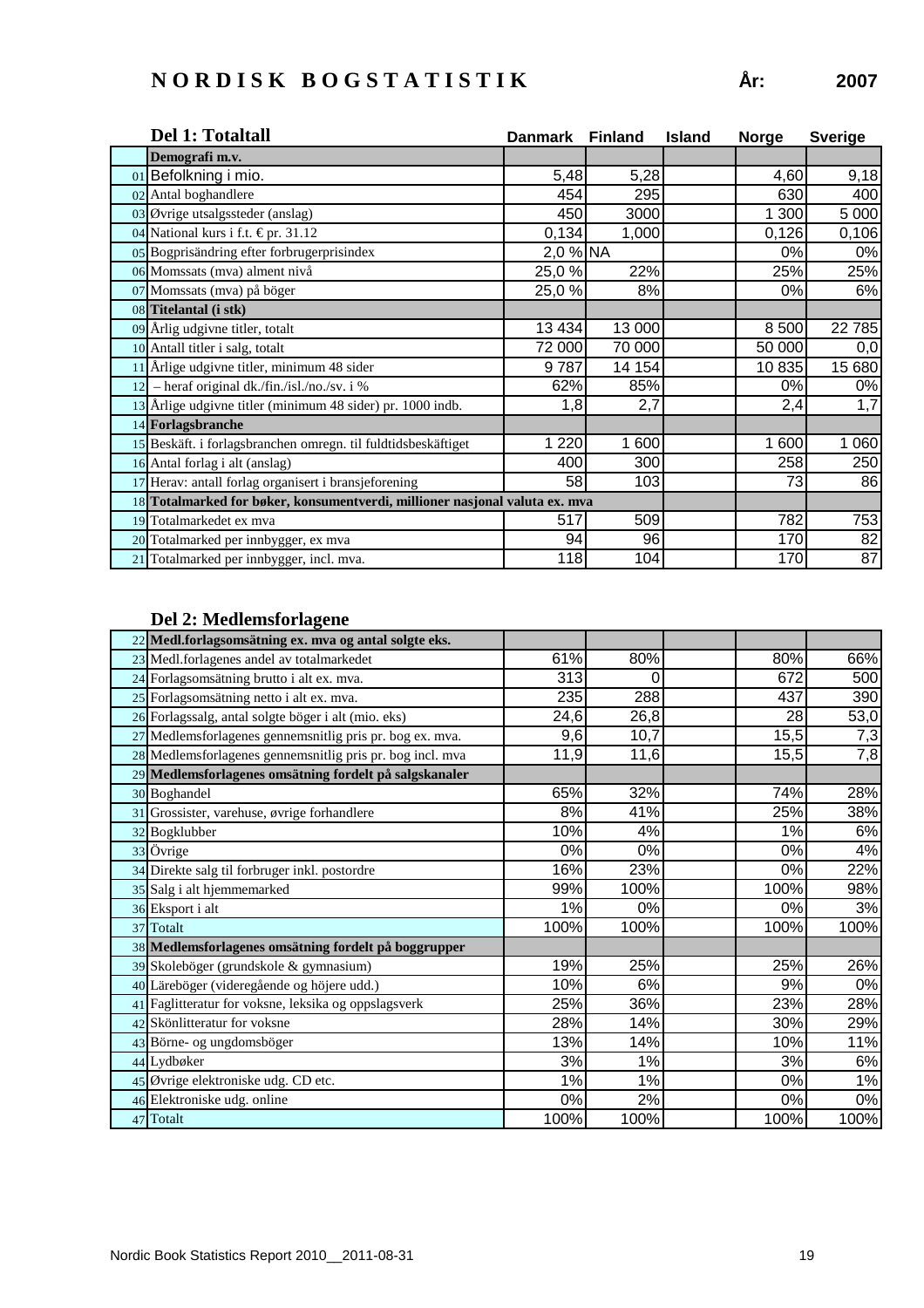# **Nordic Book Statistics År: 2008**

|    | <b>Part 1: Total market</b>                                                     | Denmark | <b>Finland</b> | <b>Iceland</b> | <b>Norway</b> | <b>Sweden</b> |
|----|---------------------------------------------------------------------------------|---------|----------------|----------------|---------------|---------------|
|    | <b>Demografics</b>                                                              |         |                |                |               |               |
|    | 01 Number of inhabitants                                                        | 5,51    | 5,30           |                | 4,80          | 9,26          |
|    | 02 Number of bookstores                                                         | 430     | 288            |                | 640           | 400           |
|    | 03 Other retailers (estimate)                                                   | 450     | 3000           |                | 1 300         | 5 000         |
|    | 04 Local currency in euros                                                      | 0,134   | 1,000          |                | 0,122         | 0,092         |
|    | 05 Bogprisändring efter forbrugerprisindex                                      | 0,0%    | 0              |                | 0%            | 0%            |
|    | 06 Value Added Tax, general                                                     | 25,0 %  | 22%            |                | 25%           | 25%           |
|    | 07 Value Added Tax, books                                                       | 25,0 %  | 8%             |                | 0%            | 6%            |
|    | 08 Number of Titles                                                             |         |                |                |               |               |
|    | 09 Total number och titles published per year                                   | 12 354  | 14 000         |                | 8 3 9 2       | 26 182        |
|    | 10 Active catalogue (number titles commercially available)                      | 59 300  | 70 000         |                | 69 000        | 0,0           |
|    | 11 Number of published titles (minimum 48 pages)                                | 9 2 0 2 | 13 4 19        |                | 10 070        | 18 971        |
|    | $12$ - whereof original editions, %                                             | 62%     | 80%            |                | 0%            | 0%            |
|    | 13 Number of titles per inhabitant (minimum 48 pages)                           | 1,7     | 2,5            |                | 2,1           | 2,0           |
|    | 14 Book Industry                                                                |         |                |                |               |               |
|    | 15 Number of employees in the book industry (expressed as full-ti               | 1 100   | 800            |                | 1 600         | 1 1 4 1       |
|    | 16 Total numer of publishers (estimate)                                         | 400     | 300            |                | 300           | 250           |
| 17 | - whereof members of the publishers association                                 | 52      | 100            |                | 85            | 84            |
|    | 18 Total market for books, consumer prices, local currency in millions excl VAT |         |                |                |               |               |
|    | 19 Total market excl VAT                                                        | 515     | 520            |                | 761           | 644           |
|    | 20 Total market per inhabitant excl VAT                                         | 94      | 98             |                | 159           | 70            |
|    | 21 Total market per inhabitant incl VAT                                         | 117     | 106            |                | 159           | 74            |

#### **Part 2: Member publishers**

| 22 Member publishers sales excl VAT and number of sold copies     |      |      |      |       |
|-------------------------------------------------------------------|------|------|------|-------|
| 23 Member publishers share of total market                        | 55%  | 80%  | 70%  | 63%   |
| 24 Publishers total gross sales excl VAT (estimate in consumer pr | 285  | 0    | 531  | 406   |
| 25 Publishers net sales excl VAT                                  | 214  | 293  | 321  | 315   |
| 26 Publishers total number of sold copies, in million copies      | 24,4 | 25,7 | 26   | 47,8  |
| 27 Publisers average price per copy excl VAT                      | 8,8  | 11,4 | 12,6 | 6,6   |
| 28 Publisers average price per copy incl VAT                      | 10,9 | 12,3 | 12,6 | 7,0   |
| 29 Member publishers sales per sales channel                      |      |      |      |       |
| 30 Bookstores                                                     | 65%  | 29%  | 68%  | 29%   |
| 31 Wholesalers, department stores and other retailers             | 7%   | 38%  | 29%  | 38%   |
| 32 Book clubs (sales to book clubs)                               | 9%   | 4%   | 3%   | 6%    |
| 33 Other retailers                                                | 0%   | 7%   | 0%   | 3%    |
| 34 Direct sales incl from bookclubs, mail-order etc               | 18%  | 22%  | 0%   | 21%   |
| 35 Total sales in home market                                     | 99%  | 99%  | 100% | 97%   |
| 36 Total export sales                                             | 1%   | 0%   | 0%   | 3%    |
| 37 Total                                                          | 100% | 100% | 100% | 100%  |
| 38 Member publishers sales per category                           |      |      |      |       |
| 39 Schoolbooks (compulsory and upper secondary school)            | 20%  | 24%  | 29%  | 27%   |
| 40 Textbooks for university and college                           | 10%  | 5%   | 10%  | $0\%$ |
| 41 Non-fiction                                                    | 27%  | 35%  | 18%  | 30%   |
| 42 Fiction                                                        | 28%  | 14%  | 29%  | 27%   |
| 43 Children's and young adult books                               | 12%  | 17%  | 8%   | 10%   |
| 44 Audio book                                                     | 3%   | 0%   | 4%   | 6%    |
| 45 Other electronic editions, CD etc                              | 0%   | 1%   | 2%   | $0\%$ |
| 46 Electronic editions online                                     | 0%   | 4%   | 0%   | $0\%$ |
| 47 Total                                                          | 100% | 100% | 100% | 100%  |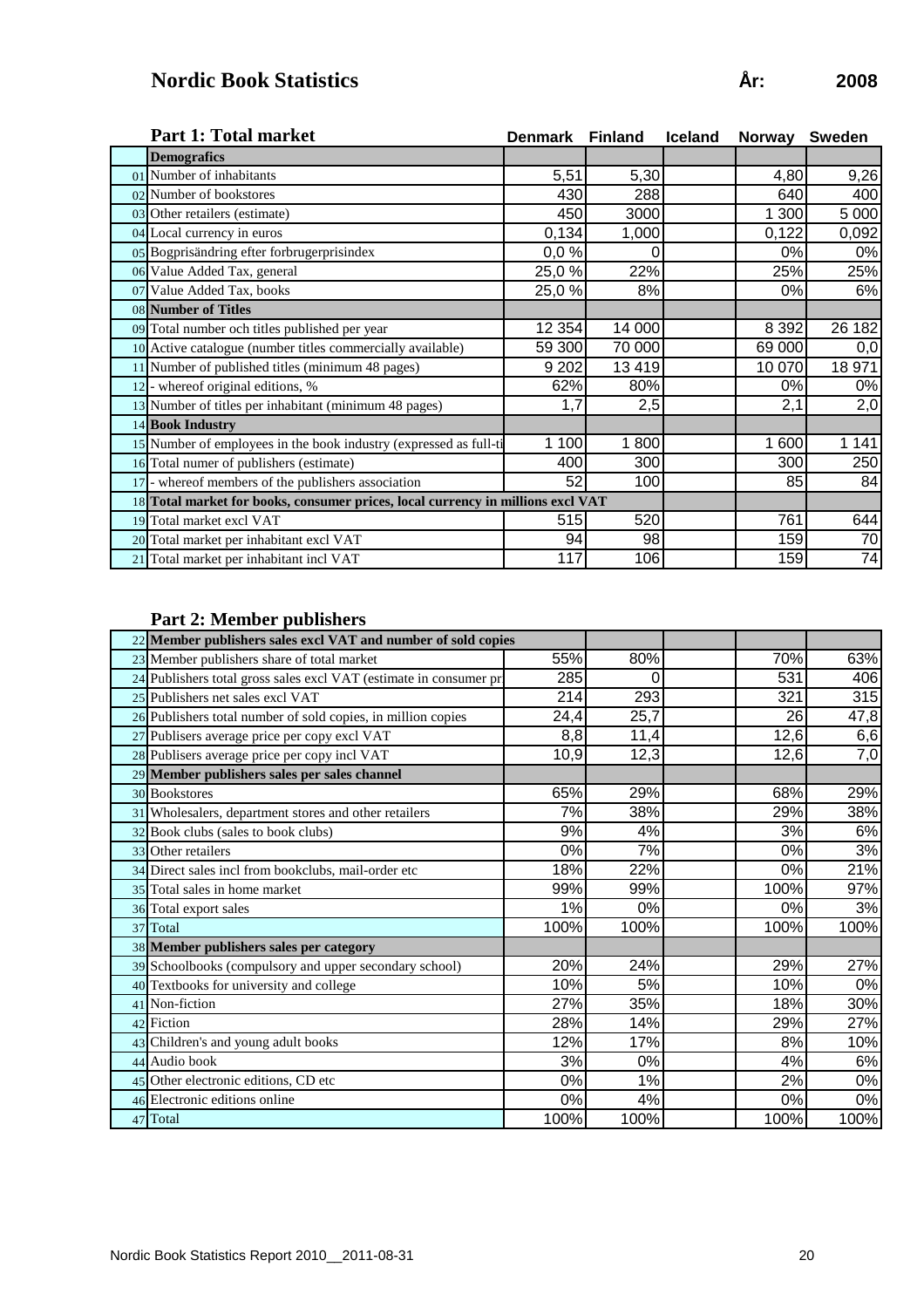# **Nordic Book Statistics År: 2009**

|    | Part 1: Total market                                                            | <b>Denmark</b> | <b>Finland</b> | <b>Iceland</b> | <b>Norway</b> | <b>Sweden</b>  |
|----|---------------------------------------------------------------------------------|----------------|----------------|----------------|---------------|----------------|
|    | <b>Demografics</b>                                                              |                |                |                |               |                |
|    | 01 Number of inhabitants                                                        | 5,53           | 5,30           |                | 4,89          | 9,34           |
|    | 02 Number of bookstores                                                         | 430            | 287            |                | 630           | 400            |
|    | 03 Other retailers (estimate)                                                   | 2 2 0 0        | 2600           |                | 1 300         | 5 000          |
|    | 04 Local currency in euros                                                      | 0,134          | 1,000          |                | 0,127         | 0,097          |
|    | 05 Bogprisändring efter forbrugerprisindex                                      | 0,0%           | 0,01           |                | --            | 0%             |
|    | 06 Value Added Tax, general                                                     | 25,0 %         | 22%            |                | 25%           | 25%            |
|    | 07 Value Added Tax, books                                                       | 25,0 %         | 8%             |                | 0%            | 6%             |
|    | 08 Number of Titles                                                             |                |                |                |               |                |
|    | 09 Total number och titles published per year                                   | 13 669         | 13 500         |                | 8 0 0 0       | 19 829         |
|    | 10 Active catalogue (number titles commercially available)                      | 0              | 70 000         |                | 69 000        | 0,0            |
|    | 11 Number of published titles (minimum 48 pages)                                | 10 066         | 13 500         |                | 10 000        | 14 805         |
|    | $12$ - whereof original editions, %                                             | 62%            | 85%            |                | --            | 0%             |
|    | 13 Number of titles per inhabitant (minimum 48 pages)                           | 1,8            | 2,5            |                | 2,0           | 1,6            |
|    | 14 Book Industry                                                                |                |                |                |               |                |
|    | 15 Number of employees in the book industry (expressed as full-ti               | 1 100          | 385            |                | 1 600         | $\overline{0}$ |
|    | 16 Total numer of publishers (estimate)                                         | 0              | 300            |                | 300           | 250            |
| 17 | - whereof members of the publishers association                                 | 64             | 103            |                | 89            | 82             |
|    | 18 Total market for books, consumer prices, local currency in millions excl VAT |                |                |                |               |                |
|    | 19 Total market excl VAT                                                        | 469            | 0              |                | 789           | 679            |
|    | 20 Total market per inhabitant excl VAT                                         | 85             | 99             |                | 161           | 73             |
|    | 21 Total market per inhabitant incl VAT                                         | 106            | 107            |                | 161           | 77             |

#### **Part 2: Member publishers**

| 22 Member publishers sales excl VAT and number of sold copies     |      |      |      |       |
|-------------------------------------------------------------------|------|------|------|-------|
| 23 Member publishers share of total market                        | 85%  | 80%  | 69%  | 61%   |
| 24 Publishers total gross sales excl VAT (estimate in consumer pr | 271  | 410  | 548  | 417   |
| 25 Publishers net sales excl VAT                                  | 203  | 268  | 323  | 318   |
| 26 Publishers total number of sold copies, in million copies      | 21,5 | 25,0 | 25   | 45,1  |
| 27 Publisers average price per copy excl VAT                      | 9,4  | 10,8 | 12,9 | 7,1   |
| 28 Publisers average price per copy incl VAT                      | 11,8 | 11,6 | 12,9 | 7,5   |
| 29 Member publishers sales per sales channel                      |      |      |      |       |
| 30 Bookstores                                                     | 57%  | 30%  | 68%  | $0\%$ |
| 31 Wholesalers, department stores and other retailers             | 10%  | 44%  | 30%  | 71%   |
| 32 Book clubs (sales to book clubs)                               | 12%  | 3%   | 2%   | 6%    |
| 33 Other retailers                                                | 0%   | 0%   | 0%   | $0\%$ |
| 34 Direct sales incl from bookclubs, mail-order etc               | 21%  | 22%  | 0%   | 19%   |
| 35 Total sales in home market                                     | 0%   | 100% | 100% | 96%   |
| 36 Total export sales                                             | 0%   | 0%   | 0%   | 4%    |
| 37 Total                                                          | 100% | 100% | 100% | 100%  |
| 38 Member publishers sales per category                           |      |      |      |       |
| 39 Schoolbooks (compulsory and upper secondary school)            | 15%  | 25%  | 26%  | 27%   |
| 40 Textbooks for university and college                           | 7%   | 6%   | 11%  | $0\%$ |
| 41 Non-fiction                                                    | 31%  | 34%  | 19%  | 30%   |
| 42 Fiction                                                        | 33%  | 16%  | 29%  | 26%   |
| 43 Children's and young adult books                               | 12%  | 15%  | 9%   | 11%   |
| 44 Audio book                                                     | 2%   | 0%   | 3%   | 5%    |
| 45 Other electronic editions, CD etc                              | 0%   | 1%   | 2%   | $0\%$ |
| 46 Electronic editions online                                     | 0%   | 3%   | 0%   | $0\%$ |
| 47 Total                                                          | 100% | 100% | 100% | 100%  |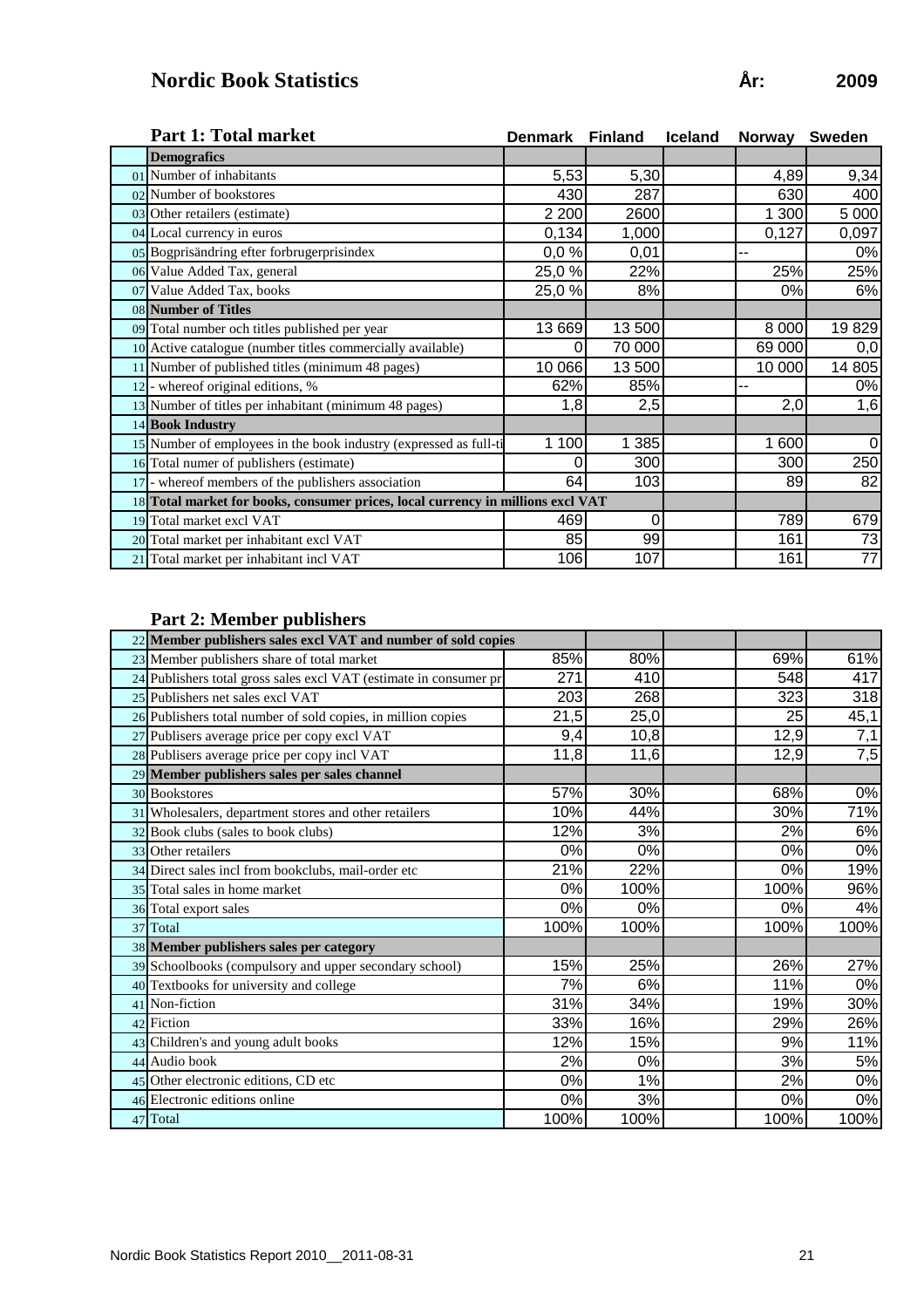# **Nordic Book Statistics År: 2010**

|     | <b>Part 1: Total market</b>                                                     | Denmark Finland          |        | <b>Iceland</b> | <b>Norway</b> | <b>Sweden</b> |
|-----|---------------------------------------------------------------------------------|--------------------------|--------|----------------|---------------|---------------|
|     | <b>Demografics</b>                                                              |                          |        |                |               |               |
|     | 01 Number of inhabitants                                                        | 5,56                     | 5,40   |                | 4,92          | 9,42          |
|     | 02 Number of bookstores                                                         | 418                      | 273    |                | 630           | 400           |
|     | 03 Other retailers (estimate)                                                   | 2 2 0 0                  | 2600   |                | 1 300         | 5 0 0 0       |
|     | 04 Local currency in euros                                                      | 0,130                    | 1,000  |                | 0,125         | 0,112         |
|     | 05 Bogprisändring efter forbrugerprisindex                                      | $\blacksquare$           | Ω      |                | --            | 0%            |
|     | 06 Value Added Tax, general                                                     | 25,0 %                   | 23%    |                | 25%           | 25%           |
| 07  | Value Added Tax, books                                                          | 25,0 %                   | 9%     |                | 0%            | 6%            |
|     | 08 Number of Titles                                                             |                          |        |                |               |               |
|     | 09 Total number och titles published per year                                   | 12 593                   | 12700  |                | 8 0 0 0       | 21 631        |
|     | 10 Active catalogue (number titles commercially available)                      | 0                        | 70 000 |                | 70 000        | 0,0           |
|     | Number of published titles (minimum 48 pages)                                   | 9 2 5 2                  | 11 100 |                | 8 0 0 0       | 16 4 65       |
| 12. | - whereof original editions, %                                                  | 63%                      | 83%    |                | н.            | 0%            |
|     | 13 Number of titles per inhabitant (minimum 48 pages)                           | 1,7                      | 2,0    |                | 1,6           | 1,7           |
|     | 14 <b>Book Industry</b>                                                         |                          |        |                |               |               |
|     | 15 Number of employees in the book industry (expressed as full-ti               | $\overline{\phantom{a}}$ | 1500   |                | 1 600         | 0             |
|     | 16 Total numer of publishers (estimate)                                         | 950                      | 300    |                | 300           | 250           |
|     | whereof members of the publishers association                                   | 66                       | 150    |                | 90            | 75            |
|     | 18 Total market for books, consumer prices, local currency in millions excl VAT |                          |        |                |               |               |
| 19  | Total market excl VAT                                                           | 446                      | 0      |                | 757           | 784           |
|     | 20 Total market per inhabitant excl VAT                                         | 80                       | 96     |                | 154           | 83            |
|     | 21 Total market per inhabitant incl VAT                                         | 100                      | 105    |                | 154           | 88            |

#### **Part 2: Member publishers**

|                | Member publishers sales excl VAT and number of sold copies         |                  |       |      |      |
|----------------|--------------------------------------------------------------------|------------------|-------|------|------|
|                | 23 Member publishers share of total market                         | 85%              | 80%   | 71%  | 61%  |
|                | 24 Publishers total gross sales excl VAT (estimate in consumer pri | 324              | 415   | 535  | 476  |
| 25             | Publishers net sales excl VAT                                      | 264              | 274   | 305  | 364  |
|                | 26 Publishers total number of sold copies, in million copies       | 26,3             | 25,0  | 25   | 39,9 |
| 2 <sup>7</sup> | Publisers average price per copy excl VAT                          | 9,7              | 10,5  | 12,4 | 9,1  |
|                | 28 Publisers average price per copy incl VAT                       | 12,2             | 11,4  | 12,4 | 9,7  |
|                | 29 Member publishers sales per sales channel                       |                  |       |      |      |
|                | 30 Bookstores                                                      | 55%              | 31%   | 68%  | 29%  |
| 31             | Wholesalers, department stores and other retailers                 | 12%              | 40%   | 30%  | 41%  |
| 32             | Book clubs (sales to book clubs)                                   | $\blacksquare$   | 3%    | 1%   | 6%   |
|                | 33 Other retailers                                                 | 0%               | 3%    | 0%   | 0%   |
| 34             | Direct sales incl from bookclubs, mail-order etc                   | 33%              | 26%   | 0%   | 19%  |
| 35             | Total sales in home market                                         | ٠                | 100%  | 99%  | 95%  |
|                | 36 Total export sales                                              |                  | 0%    | 1%   | 5%   |
| 37             | Total                                                              |                  | 100%  | 100% | 100% |
|                | 38 Member publishers sales per category                            |                  |       |      |      |
|                | 39 Schoolbooks (compulsory and upper secondary school)             | 18%              | 25%   | 23%  | 29%  |
|                | 40 Textbooks for university and college                            | 7%               | 5%    | 10%  | 0%   |
| 41             | Non-fiction                                                        | 31%              | 32%   | 21%  | 33%  |
| 42             | Fiction                                                            | 30%              | 20%   | 30%  | 21%  |
|                | 43 Children's and young adult books                                | 12%              | 13%   | 11%  | 13%  |
| 44             | Audio book                                                         | 2%               | 0%    | 3%   | 4%   |
|                | 45 Other electronic editions, CD etc                               | $\overline{0\%}$ | $1\%$ | 3%   | 0%   |
|                | 46 Electronic editions online                                      | 0%               | 3%    | 0%   | 1%   |
| 47             | Total                                                              | 100%             | 100%  | 100% | 100% |